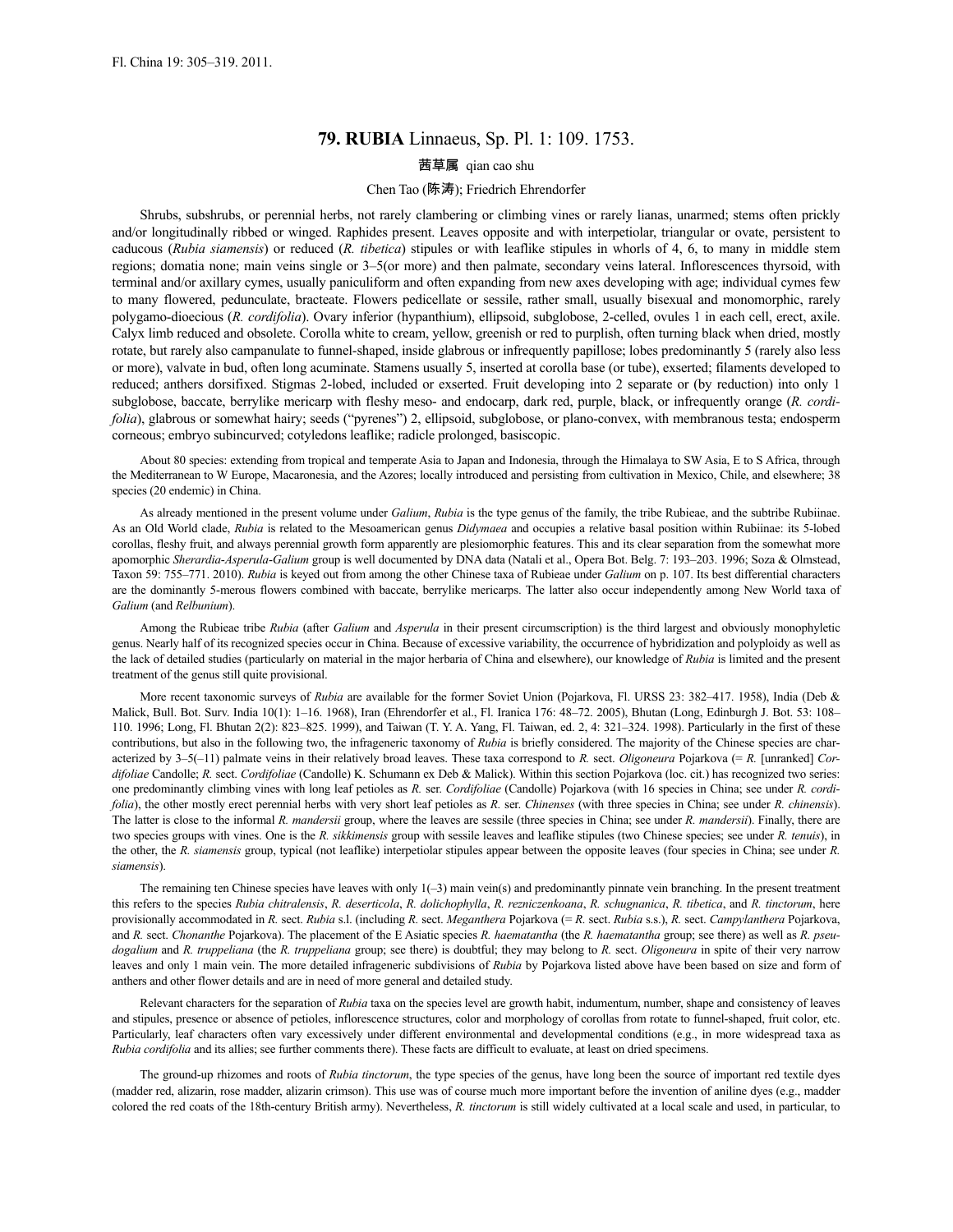color wool for handmade oriental rugs in C and SW Asia (Murphy, Root of Wild Madder, 1–297. 2005) but also in fine art painting. The worldwide occurrence, cultivation, chemistry, and cultural role of this species was discussed in detail by Chenciner (Madder Red. 2000). The stems of *R. manjith* are also used to produce a red dye (fide Long, loc. cit. 1999).

The key here generally follows that of H. S. Lo (in FRPS 71(2): 287–290. 1999), with the measurements updated from the descriptions and species added as appropriate.

1a. Leaves with only 1 evident midvein; lateral veins pinnate, when palmate weak and obscure. 2a. Leaves linear to narrowly lanceolate or oblong, mostly  $3.5-30 \times$  as long as wide. 3a. Leaves with well-developed petioles; plants of forests. 4a. Leaves in whorls of up to 6–8, with petioles 6–35 mm; peduncles 10–40 mm; corolla lobes ca. 2 mm; Shandong ....................................................................................................................................................... 36. *R. truppeliana* 4b. Leaves in whorls of never more than 4, with petioles 3–6 mm; peduncles 3–6 mm; corolla lobes 1.2–1.5 mm; Yunnan .................................................................................................................................. 24. *R. pseudogalium* 3b. Leaves without distinct petioles, sessile to subsessile; plants of open habitats. 5a. Corolla dark red or perhaps sometimes white; leaves 6–8 per whorl, narrowly linear, less than 1 mm wide, midvein without evident lateral veins ..................................................................................... 12. *R. haematantha* 5b. Corolla yellow or white; leaves 4–6 per whorl, linear-lanceolate to lanceolate-oblong, wider than 1 mm. 6a. Leaves 5–14 mm wide, midvein with pinnate lateral veins; stems with aculeolate angles; inflorescence cymes terminal and distributed along lower stem nodes; corolla lobes ca. 2 mm ............ 8. *R. dolichophylla* 6b. Leaves 20–50 mm wide, lateral veins not evident; stems smooth; inflorescence cymes clustered near stem apices; corolla lobes 2.3–2.7 mm ............................................................................................ 28. *R. schugnanica* 2b. Leaves broadly (ob)lanceolate, lanceolate-oblong, ligulate, elliptic, elliptic-oblong, lanceolate-ovate, ovate, or broadly ovate, mostly  $1-3.5 \times$  as long as wide. 7a. Corolla lobes with apex aristate, arista 0.5–0.8 mm; leaves 4–6 in a whorl, lanceolate or elliptic-oblong, drying firmly leathery .......................................................................................................................................... 7. *R. deserticola* 7b. Corolla lobes obtuse, acute, or acuminate to mucronate, with arista up to 0.4 mm; leaves lanceolate to broadly ovate, drying papery to leathery. 8a. Larger leaves longer and wider than  $3 \times 1.5$  cm, dried papery to subleathery. 9a. Leaves dried papery; corolla limb 6–7.5 mm in diam.; anthers ca. 0.4 mm ............................................... 4. *R. chitralensis* 9b. Leaves dried papery to subleathery; corolla limb 3–4.5 mm in diam.; anthers ca. 0.6 mm ........................ 34. *R. tinctorum* 8b. Leaves  $0.5-3 \times 0.2-1.5$  cm, dried leathery. 10a. Leaves and leaflike stipules similar, mostly up to 6 per whorl; lower nodes of older stems not sheathed with old leaf bases; corolla yellow, lobes often 4, obtuse with short incurved cusp ........ 26. *R. rezniczenkoana* 10b. Leaves 2 with 2 smaller leaflike interpetiolar stipules in whorls of 4; lower nodes of older stems shortly sheathed with membranous bases of old leaves; corolla whitish, lobes usually 5, acuminate ......... 33. *R. tibetica* 1b. Leaves with 3–11 evident principal and palmate veins (including midrib), arising from at or near base. 11a. Leaves opposite, with evident interpetiolar stipules; plants of moist forests. 12a. Leaves tuberculate-hispidulous; stipules ± leaflike but smaller than true leaves ............................................... 6. *R. crassipes* 12b. Leaves glabrous, scabrous, or  $\pm$  hairy; stipules ovate to triangular, very different from true leaves. 13a. Leaf margins entire and smooth, petioles 0.3–2.5 cm; inflorescence axes slender and filiform ................... 11. *R. filiformis* 13b. Leaf margins aculeolate, petioles (1–)2–4(–8) cm; inflorescence axes stout. 14a. Ovary and fruit densely hairy ................................................................................................................... 10. *R. falciformis* 14b. Ovary and fruit glabrous. 15a. Stipules large, ovate, acuminate,  $(5-12-35(-60) \times (3-8-25(-40)$  mm; dried leaves light green and ± ferruginous, particularly below and on main veins ........................................................................... 15. *R. magna* 15b. Stipules small, triangular, 3–5(–7) × 2–3 mm; dried leaves dark green ................................................ 30. *R. siamensis* 11b. Leaves and leaflike stipules similar, in whorls of 4–12; plants of various habitats. 16a. Erect herbs, if  $\pm$  climbing vines then leaves (sub)sessile; leaves and leaflike stipules 4 or sometimes 6 per whorl. 17a. Leaves markedly cordate at base. 18a. Older stems broadly 4-winged ............................................................................................................. 25. *R. pterygocaulis* 18b. Older stems quadrangular to narrowly 4-angled. 19a. Stem angles retrorsely aculeate; mountains of Taiwan .................................................................................... 2. *R. argyi* 19b. Stem angles smooth; Sichuan ................................................................................................................. 13. *R. latipetala* 17b. Leaves cuneate, obtuse, truncate, rounded, or shallowly cordulate at base. 20a. Leaves sessile or subsessile (if flowers 4-merous then see *Galium*).

21a. Principal leaf veins 7–11; stems and leaves strongly hairy; fused basal part of corolla only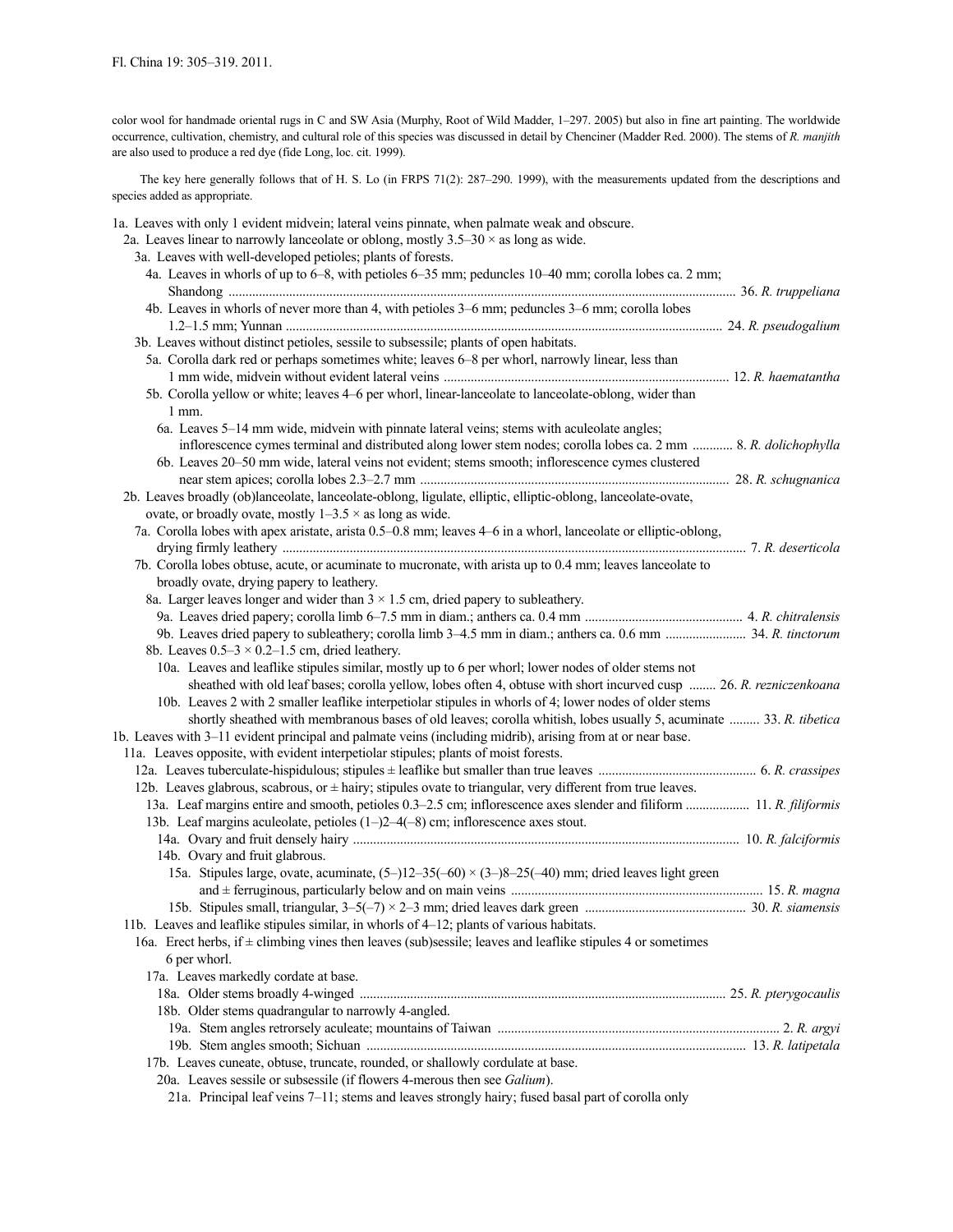| 21b. Principal leaves veins 3 or 5; stems and leaves $\pm$ glabrescent to glabrous, scabrous; fused basal    |  |
|--------------------------------------------------------------------------------------------------------------|--|
| part of corolla 0.5–0.6 mm.                                                                                  |  |
|                                                                                                              |  |
| 22b. Erect to spreading herbs; leaves drying mostly $\pm$ leathery; flowers 3–5 mm in diam.                  |  |
|                                                                                                              |  |
| 23b. Stems 4-angled; leaves broadly elliptic, linear-lanceolate, ovate, obovate, or elliptic-oblong,         |  |
| $1-5$ cm.                                                                                                    |  |
| 24a. Stems and leaves glabrous to scabrous, latter drying papery; principal main veins 5; corolla            |  |
| 24b. Stems and leaves often $\pm$ hairy or scabrous, latter drying $\pm$ papery; principal veins 3–5;        |  |
|                                                                                                              |  |
| 20b. Leaves petiolate, petioles 0.3-9 cm.                                                                    |  |
| 25a. Stems clearly retrorsely aculeolate.                                                                    |  |
|                                                                                                              |  |
|                                                                                                              |  |
| 25b. Stems smooth to sparsely scaberulous.                                                                   |  |
| 27a. Leaves $\pm$ broadly elliptic, principal veins 5–7, dried thinly papery; fused part of corolla          |  |
|                                                                                                              |  |
| 27b. Leaves broadly lanceolate to $\pm$ broadly ovate, principal veins 3–5, dried papery to subleathery;     |  |
| fused part of corolla 0.8-2 mm.                                                                              |  |
| 28a. Leaves $\pm$ broadly ovate, length/breadth index 1.2–1.5, base cordulate to cordate, dried papery,      |  |
|                                                                                                              |  |
| 28b. Leaves broadly lanceolate to ovate, length/breadth index 1.5-2.5, base obtuse, rounded,                 |  |
| or cordulate, dried thickly papery to subleathery, principal veins often impressed; fused                    |  |
|                                                                                                              |  |
| 16b. Vines or lianas, climbing to sprawling; leaves petiolate, petioles 0.1–12 cm.                           |  |
|                                                                                                              |  |
| 29b. Fruit glabrous, stems and leaves glabrous or with diverse indumentum.                                   |  |
| 30a. Leaves 4-12 per whorl, at least middle stem nodes with 6 or more leaves.                                |  |
|                                                                                                              |  |
| 31b. Leaves ovate to suborbicular or lanceolate to oblong-lanceolate, base truncate, rounded,                |  |
| cordulate, or cordate; petioles 1-11 cm.                                                                     |  |
| 32a. Leaves ovate to suborbicular, largest mostly longer than $4 \text{ cm}$ , length/breadth index 1.2–1.5, |  |
|                                                                                                              |  |
| 32b. Leaves lanceolate to oblong-lanceolate, largest mostly shorter than 4 cm, length/breadth index          |  |
|                                                                                                              |  |
| 30b. Leaves 4, very rarely more per whorl.                                                                   |  |
| 33a. Stems, leaves abaxially, and/or outside of corolla moderately to densely hirtellous or hispidulous      |  |
|                                                                                                              |  |
| 33b. Stems, leaves, and corollas outside glabrous, or with diverse indumentum, but never with                |  |
| regularly hooked hairs; leaves larger, $0.7-13 \times 0.3-6.5$ cm.                                           |  |
|                                                                                                              |  |
| 34b. Leaves drying papery to leathery, ovate, oblong-lanceolate, ovate-lanceolate, oblong-ovate,             |  |
| cordiform, suborbicular, or lanceolate, apex subacute, acuminate, caudate, or obtuse and cuspidate.          |  |
| 35a. Dried plants flushed with red, particularly on lower leaf side; corolla rotate, purplish red, red, or   |  |
| 35b. Dried plants green, gray, or yellowish (if rarely flushed with red then corollas campanulate with       |  |
| reflexed lobes); corolla white, yellow, greenish, or red; mature fruit black, dark blue, or orange.          |  |
| 36a. Corollas (sub)campanulate, tube $(0.5-)0.8-1.2$ mm, lobes $\pm$ reflexed, 1.2-1.5 mm.                   |  |
| 37a. Stems 4-ridged to markedly winged; leaves lanceolate, length/breadth index more than 3  1. R. alata     |  |
| 37b. Stems quadrangular but never winged; leaves broader, length/breadth index less than 3.                  |  |
| 38a. Leaves of main stems ovate-cordiform to suborbicular-cordiform, $\pm$ as long as wide or                |  |
|                                                                                                              |  |
| 38b. Leaves lanceolate, oblong-ovate, oblong-suborbicular, or ovate, $2-3 \times$ as long as wide,           |  |
|                                                                                                              |  |
| 36b. Corollas rotate, fused part $0.2-0.5$ mm, lobes $\pm$ spreading.                                        |  |
|                                                                                                              |  |
|                                                                                                              |  |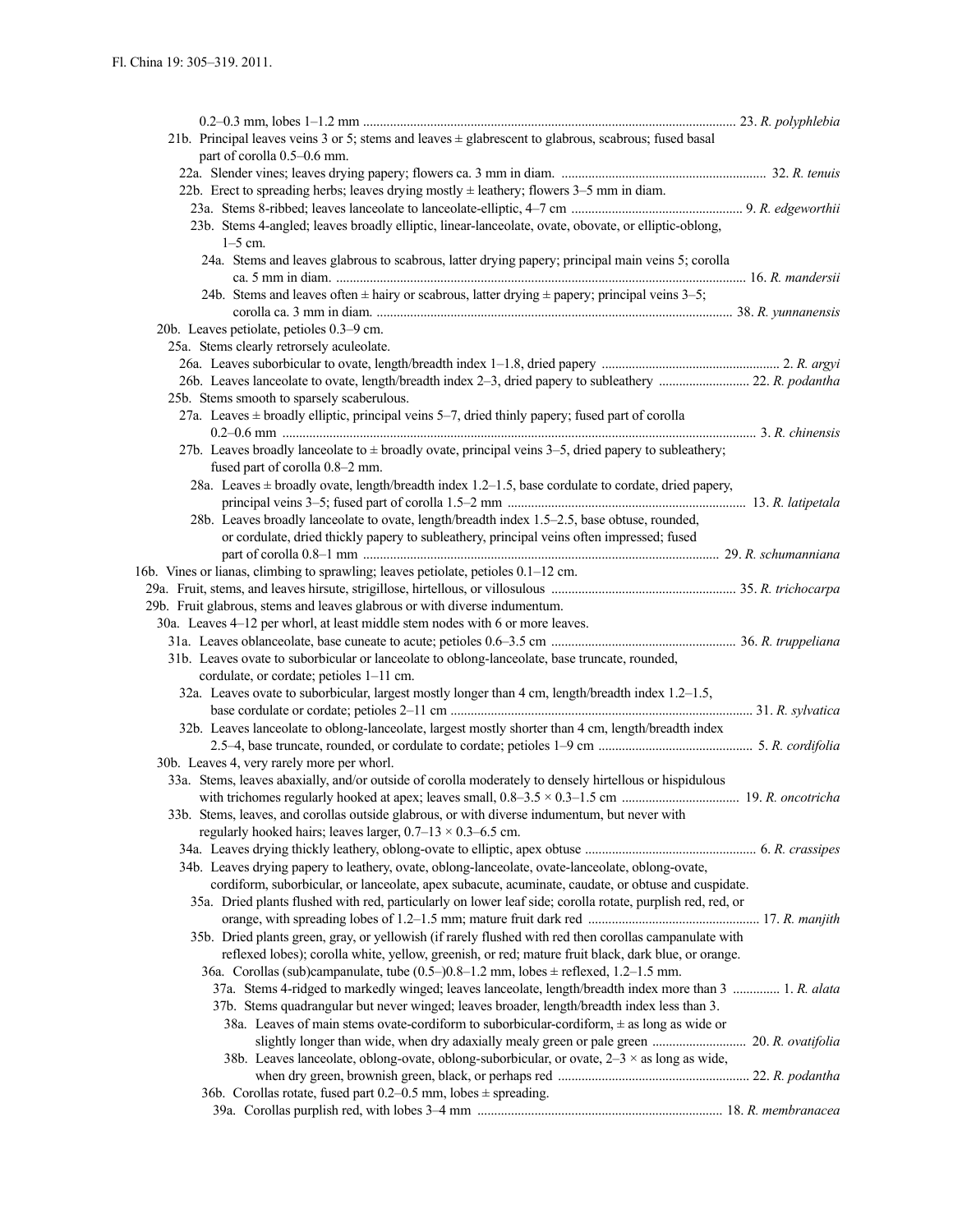| 39b. Corollas white, yellow, greenish yellow, or purplish red, with lobes 1-2.5 mm.                  |  |
|------------------------------------------------------------------------------------------------------|--|
|                                                                                                      |  |
| 40b. Corolla variously colored, with lobes $1-1.5$ mm.                                               |  |
|                                                                                                      |  |
| 41b. Leaves broader, oblong-lanceolate, oblong-ovate, ovate, cordiform, or suborbicular,             |  |
| not more than $4 \times$ as long as wide.                                                            |  |
| 42a. Leaves ovate to suborbicular, length/breadth index 1–1.8, base cordate or cordulate.            |  |
| 43a. Largest leaves mostly shorter than 4 cm, usually cuspidate or apiculate toward                  |  |
| apex, length/breadth index $1-1.8$ , drying $\pm$ thickly papery, blackening, with                   |  |
| lateral veins usually $\pm$ impressed and tertiary venation visible; petioles 0.5–5 cm  2. R. argyi  |  |
| 43b. Largest leaves mostly longer than 4 cm, usually attenuate toward apex,                          |  |
| length/breadth index $1.2-1.5$ , drying thinly papery, often remaining greenish,                     |  |
| lateral veins never impressed and tertiary venation less visible; petioles 2–11 cm  31. R. sylvatica |  |
| 42b. Leaves lanceolate to oblong-lanceolate, attenuate toward apex, length/breadth                   |  |
| index 2.5–4, lateral veins never impressed and tertiary venation less visible,                       |  |
| base truncate, rounded, or cordulate.                                                                |  |
|                                                                                                      |  |
| 44b. Flowers purplish red, greenish, yellowish, or white; mainland.                                  |  |
| 45a. Stems smooth or sparsely aculeolate; flowers purplish red, greenish yellowish,                  |  |
|                                                                                                      |  |
| 45b. Stems rather markedly or sparsely aculeolate; flowers greenish, yellowish, or                   |  |
|                                                                                                      |  |

**1. Rubia alata** Wallich in Roxburgh, Fl. Ind. 1: 384. 1820.

# 金剑草 jin jian cao

*Rubia cordifolia* Linnaeus var. *longifolia* Handel-Mazzetti; *R. lanceolata* Hayata.

Climbers and vines, herbaceous, perennial; stems to 4 m, quadrangular, 4-ridged, or usually 4-winged at least when older with wings to 1.5 mm wide, glabrous or hirtellous-puberulent at nodes, retrorsely aculeolate. Leaves and leaflike stipules in whorls of 4, often unequal (stipules smaller); petiole 0.2–10 cm, on principal axes longer than on lateral ones, those of stipules often shorter or even lacking; blade drying thinly leathery, linear-lanceolate or narrowly lanceolate,  $3.5-9 \times 0.4-2$  cm, with length/breadth index above 3, glabrous and smooth or sometimes sparsely scaberulous, base rounded to cordulate, margin thinly revolute and usually aculeolate, apex acute; principal veins palmate, 3(or 5) with lateral veins sometimes weakly evident. Inflorescences thyrsoid, paniculate, with terminal and axillary, many-flowered cymes; axes smooth to aculeolate, ridged to thinly winged; bracts elliptic to lanceolate-elliptic, 0.8–3 mm; pedicels 1–4 mm. Ovary ca. 0.7 mm, smooth. Corolla white, pale yellow, or greenish, campanulate, fused base 0.5–1 mm, glabrous; lobes triangular to lanceolate, 1.2–1.5 mm, apex caudate-acuminate. Mericarp berry black, 5–7 mm. Fl. May–Aug, fr. Aug–Nov.

Forest margins on mountain slopes, thickets; 600–2000 m. Provinces south of the Chang Jiang, east to Taiwan, west to Sichuan, north to C Henan and S Shanxi: Anhui, Fujian, Gansu, Guangdong, Guangxi, Guizhou, Henan, Hubei, Jiangxi, Shaanxi, Sichuan, Yunnan, Zhejiang [Nepal].

*Rubia alata*, an obvious member of *R.* ser. *Cordifoliae*, is here treated in the sense of H. S. Lo (in FRPS 71(2): 312, t. 70, f. 1–6. 1999), which may or may not correspond to its original application and its type. Accordingly, it is mainly characterized by relatively narrow leaves, petioles frequently bent near the base of the blade, stem angles with thin ridges to narrow or remarkably well-developed wings, and paniculate inflorescences, small flowers, and black fruit similar to other species of the *R. cordifolia* group (see additional comments under that species). The protologue of *R. alata* does not address the shape of the leaves and describes the stems as winged or not. This suggests the possibility that that the type's leaves are not markedly narrower and its stems not more markedly winged than those of *R. cordifolia* and related species. *Rubia alata* was not treated by Deb and Malick (Bull. Bot. Surv. India 10(1): 1–16. 1968) for India, nor by Long (Fl. Bhutan 2(2): 823–825. 1999) for Bhutan. The Kew Rubiaceae checklist (Govaerts et al., World Checkl. Rubiaceae; http://www.kew.org/wcsp/rubiaceae/; accessed on 15 Sep 2010) considers it to be a synonym of *R. cordifolia* but gives no source for this conclusion. From the relatively abundant herbarium material studied and the rather narrow species concept used in the present treatment, we believe that it is justified to distinguish *R. alata* sensu H. S. Lo and *R. cordifolia* s.s.

*Rubia lanceolata* from Taiwan is provisionally referred here as a synonym to *R. alata*. Some of the named varieties of *R. cordifolia* may also belong to this species but a clarification is impossible with our present insufficient knowledge of *R.* ser. *Cordifoliae*. The herbarium name "*R. cordifolia* var. *stenophylla* Franchet" does not appear to have ever been published anywhere.

The numerous collections from the Biodiversity Survey of the Gaoligong Shan area in Yunnan have revealed the common occurrence of *Rubia alata* and the presence of rare *R. siamensis* together with many populations, which link these two quite different taxa. These intermediates exhibit most varied differential character recombinations of the two species with respect to leaf shape, from broadly lanceolate to cordate (length/breadth index below 3) or from small triangular and sessile stipules to fully leaflike elements with long petioles. In addition, new characters appear, such as greenish to yellowish fruit colors. The suspicion that all this is the result of hybridization needs support by further studies.

**2. Rubia argyi** (H. Léveillé & Vaniot) H. Hara ex Lauener & D. K. Ferguson, Notes Roy. Bot. Gard. Edinburgh 32: 114. 1972.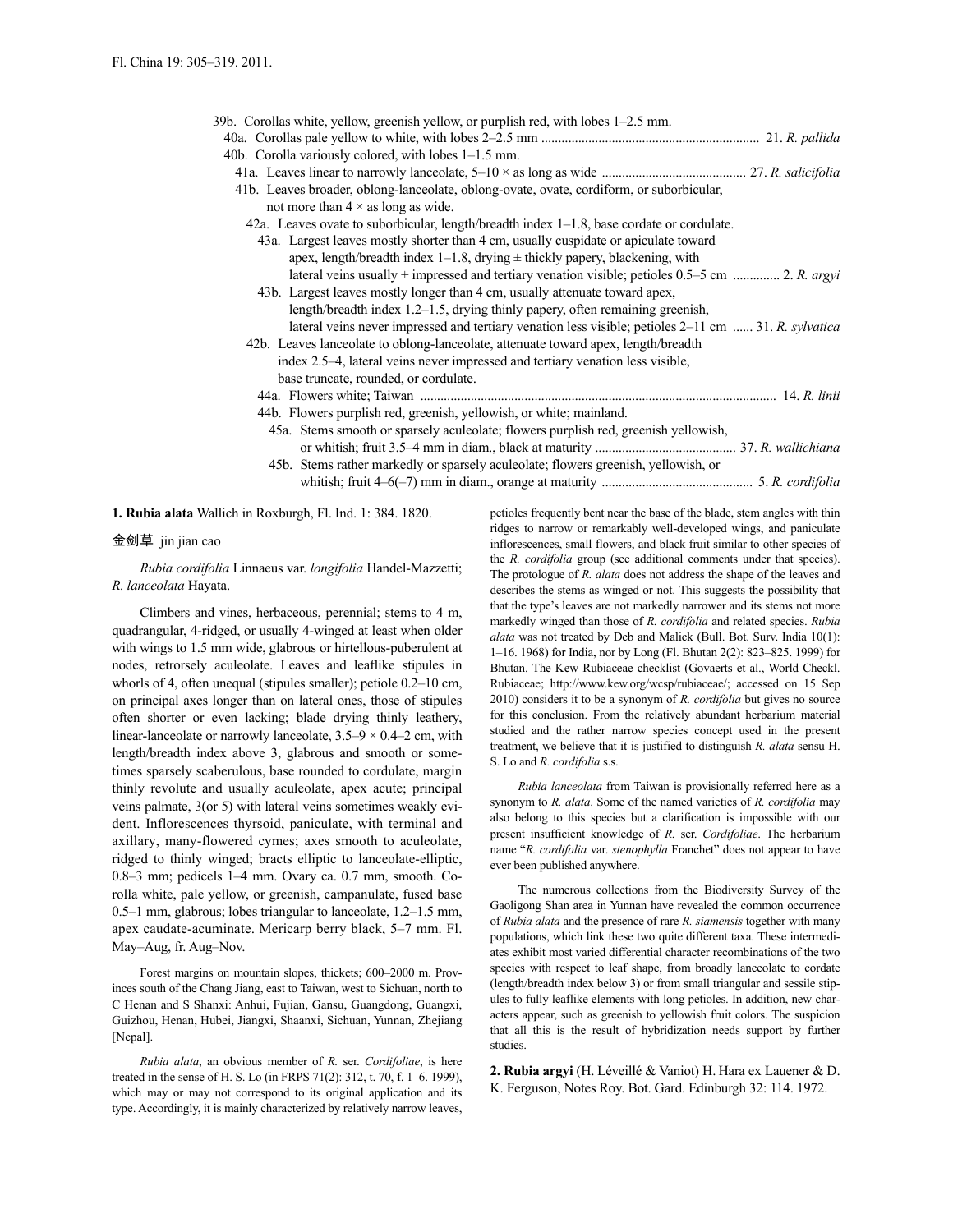### 东南茜草 dong nan qian cao

*Galium argyi* H. Léveillé & Vaniot, Bull. Soc. Bot. France 55: 58. 1908; *Rubia akane* Nakai; *R. akane* var. *erecta* Masamune; *R. chekiangensis* Deb.

Vines, herbaceous, perennial (rarely erect in mountains of Taiwan: *Rubia akane* var. *erecta*); stems probably to 2 m or more, quadrangular to narrowly 4-winged especially when older, glabrous to pilosulous, retrorsely aculeolate sometimes becoming smooth with age. Leaves nearly exclusively in whorls of 4, equal or sometimes unequal; petiole 0.5–5 cm; blade when drying often blackening,  $\pm$  thickly papery, suborbicularcordiform, broadly ovate-cordiform, or oblong-suborbicular,  $(1–)2–4.5(-5) \times (1–)1.5–3.5(-4)$  cm, length/breadth index 1– 1.8, glabrous or sparsely to densely pilosulous or hirtellous, scaberulous, base cordate to cordulate, margins sparsely to densely retrorsely aculeolate, apex cuspidate to apiculate; principal veins palmate, 5 or 7, veins usually  $\pm$  impressed and tertiary venation visible. Inflorescences thyrsoid, paniculate, with terminal and axillary, many-flowered cymes, axes aculeolate, glabrous to pilosulous; bracts lanceolate or lanceolate-elliptic, 1–4 mm; pedicels rather stout, 1–2.5 mm. Ovary ca. 0.8 mm, smooth. Corolla yellowish-greenish to white, rotate to bellshaped, glabrescent, fused base 0.5–0.7 mm; lobes lanceolate, 1.3–1.4 mm, spreading to  $\pm$  reflexed. Mericarp berry black, subglobose 5–7(–9) mm in diam. Fl. Jul–Oct, fr. Aug–Nov.

Forest margins, thickets, fences at village sides; 300–3400 m. Anhui, Fujian, Guangdong, Guangxi, Henan, Hubei, Hunan, Jiangsu, Jiangxi, Shaanxi, Sichuan, Taiwan, Zhejiang [Japan, Korea].

*Rubia akane* is here treated as a synonym of *R. argyi*, following the Kew Rubiaceae checklist (Govaerts et al., World Checkl. Rubiaceae; http://www.kew.org/wcsp/rubiaceae/; accessed on 15 Sep 2010), Yamazaki (Fl. Japan 3a: 232. 1993), and H. S. Lo (in FRPS 71(2): 316. 1999). The recent Taiwanese flora (T. Y. A. Yang, Fl. Taiwan, ed. 2, 4: 322. 1998), however, continues to regard *R. akane* as a separate species and characterizes it by white flowers, whereas *R. argyi* generally is regarded as yellowish-greenish flowering. Aside from corolla color, no differential characters are apparent between the two taxa. However, in addition to the typical climbing and vinelike "var. *akane*" in Taiwanese localities below 2000 m, at higher elevations and more open habitats of the Taiwanese mountains, there is an upright growing type called *R. akane* var. *erecta*, which seems to be endemic. As a species it has been called *R. nankotaizana* Masamune (Hokuriku J. Bot. 2: 40. 1953). If it is actually conspecific, it should be transferred as a variety to *R. argyi*.

*Rubia argyi* belongs to *R.* ser. *Cordifoliae* and is well illustrated in the FRPS treatment by H. S. Lo (loc. cit.: 317, t. 71, f. 1–6). With the differential characters available (mainly the relatively broad and short leaves with veins impressed), it can be separated rather clearly from the very closely related members *R. cordifolia* s.l. (or better *R. cordifolia* agg., see there). To lump it with *R. cordifolia* (e.g., Z. Ying Zhang, Fl. Tsinling. 1(5): 14. 1985) does not appear justified. Within the *R. cordifolia* agg. *R. argyi* comes closest to *R. sylvatica*, from which it deviates primarily by its larger leaves, partly in whorls of more than 4. *Rubia ovatifolia* can be separated by its definitely campanulate flowers with a fused base of 0.8–1 mm. For additional comments see under *R. cordifolia*.

**3. Rubia chinensis** Regel & Maack in Regel, Tent. Fl. Ussur. 76. 1861.

# 中国茜草 zhong guo qian cao

Herbs, perennial, rhizomatous; stems erect, to 60 cm tall, solitary or usually grouped, unbranched or few branched, quadrangular, glabrous to pilosulous at least near nodes, ribs rounded, smooth to sparsely scaberulous. Leaves in whorls of 4; petiole (0.3–)0.5–2 cm; blade drying thinly papery, ovate, oblong-ovate, or broadly elliptic,  $3-10 \times 1.2-4.5$  cm, length/ breadth index 1.8–2.3, adaxially subglabrous and scaberulous, abaxially glabrous to pilosulous, base obtuse, rounded, or cordulate, margin scaberulous to ciliate, apex acute or acuminate; principal veins 5 or 7, palmate. Inflorescences thyrsoid, terminal and axillary in upper nodes, paniculate, many flowered, 5– 30 cm, glabrous to pilosulous; axes scaberulous to smooth; bracts lanceolate, 1.5–8 mm; pedicels 2–7 mm. Ovary ca. 0.8 mm, smooth to scaberulous. Corolla greenish white, rotate, 3–4 mm in diam., glabrous, with fused base 0.2–0.6 mm; lobes 5, lanceolate, 1.7–2 mm, acute to caudate. Mericarp berry black, ca. 4 mm in diam., smooth. Fl. May–Jul, fr. Sep–Oct.

Forests on mountains, forest margins, meadows; 200–1400 m. E and N China [Japan, Korea, Russia].

*Rubia chinensis* and a few related species with erect (not climbing) stems and broad leaves with short petioles have been placed by Pojarkova (Fl. URSS 23: 391–392. 1958) into *R.* ser. *Chinenses*. Other Chinese species of this group include the closely related *R. latipetala* and *R. schumanniana*. The *R. mandersii* species group (see there) is similar but has sessile leaves.

For *Rubia chinensis* H. S. Lo (in FRPS 71(2): 301, t. 66, f. 8–13. 1999) gives good drawings and differentiates two varieties (elsewhere also treated as forms). They are listed here for reference but apparently are not well marked in China. They were not included in the Fl. Hebei. (2: 577. 1988), and in Fl. Japan (Yamazaki, 3a: 231–232. 1993) they were synonymized and said to be difficult to distinguish. Generally, it appears that Japanese populations of *R. chinensis* have somewhat smaller leaves than those from China.

- 1a. Leaves adaxially subglabrous or hirtellous along principal veins, pilosulous abaxially ................................. 3a. var. *chinensis*
- 1b. Leaves glabrous or aculeolate along midvein ............................................... 3b. var. *glabrescens*

### **3a. Rubia chinensis** var. **chinensis**

中国茜草(原变种) zhong guo qian cao (yuan bian zhong)

#### *Rubia mitis* Miquel.

Leaves subglabrous or hirtellous adaxially along principal veins, abaxially pilosulous, margin ciliate.

E and N China [Japan, Korea, Russia].

**3b. Rubia chinensis** var. **glabrescens** (Nakai) Kitagawa, Lin. Fl. Manshur. 405. 1939.

# 无毛大砧草 wu mao da zhen cao

*Rubia mitis* f. *glabrescens* Nakai, J. Jap. Bot. 14: 115. 1938; *R. chinensis* f. *glabrescens* (Nakai) Kitagawa.

Leaves glabrous except aculeolate adaxially along midvein, abaxially glabrous, margin scaberulous.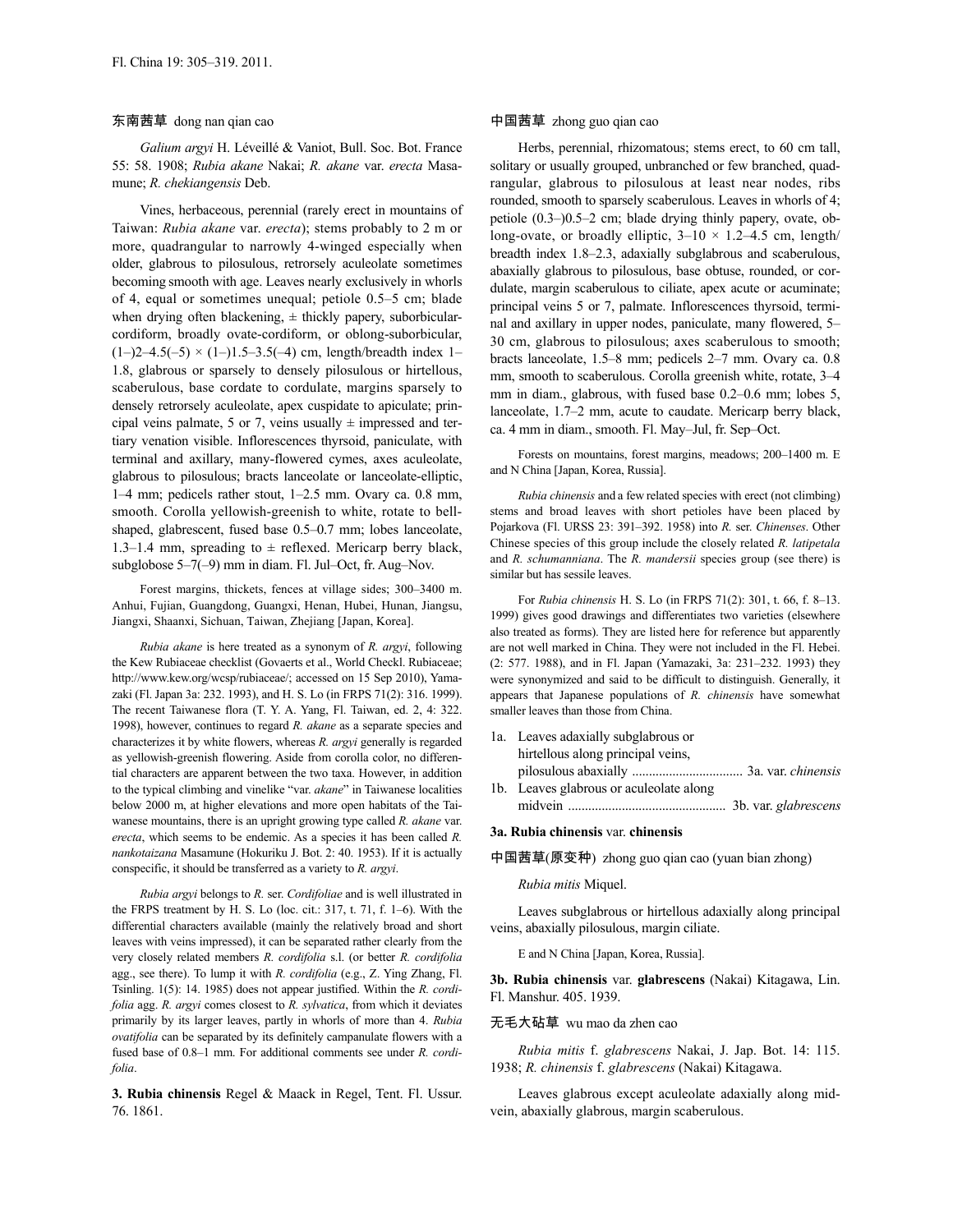NE China [Japan, Korea].

**4. Rubia chitralensis** Ehrendorfer, Nytt Mag. Bot. 3: 228. 1954.

# 高原茜草 gao yuan qian cao

Herbs, perennial, with woody rootstock; stems up to 50 cm tall, clustered, subterete to slightly winged, glabrous, smooth. Leaves in whorls of up to 6(or 7), sessile; blade drying membranous, lanceolate-ovate to lanceolate,  $(2-)4-5 \times 0.7-1.5$ cm, adaxially glabrous or sparsely antrorsely scaberulous, abaxially glabrous with midrib antrorsely aculeolate, margins retrorsely scaberulous, apex acute to acuminate; principal vein 1, lateral veins 2, weak. Inflorescences terminal, pyramidal, leaflike, with 1- to several-flowered cymes; peduncles glabrous, smooth; bracts elliptic to ovate,  $6-7$  mm; pedicels  $2-6$  mm. Ovary 1–2 mm, glabrous. Corolla yellowish green to whitish yellow, rotate, 6–7.5 mm in diam., fused basal part 0.5–0.7 mm; lobes lanceolate, ca. 3 mm, acuminate to incurved-mucronate, arista to ca. 0.8 mm. Mericarp berry black and shiny, 3.5–5 mm in diam., glabrous. Fl. Jun–Jul, fr. Jul–Oct.

Stony slopes in *Juniperus* and subalpine belt; ca. 2900[–4000] m. Xinjiang [Afghanistan, Pakistan, Tajikistan, Uzbekistan].

*Rubia chitralensis* is distantly related to other SW to C Asiatic but rather subshrubby taxa, as *R. gedrosiaca* Bornmüller, *R. laxiflora* Gontscharow, or *R. tibetica*. These taxa were placed by Pojarkova (Fl. URSS 23: 398–417. 1958) into several series of the heterogeneous *R.* sect. *Campylanthera*, distributed from C Asia to the Mediterranean.

**5. Rubia cordifolia** Linnaeus, Syst. Nat., ed. 12, 3: 229. 1768.

### 茜草 qian cao

*Rubia cordifolia* var. *coriacea* Z. Ying Zhang; *R. cordifolia* subsp. *pratensis* (Maximowicz) Kitamura; *R. cordifolia* var. *pratensis* Maximowicz; *R. cordifolia* var. *rotundifolia* Franchet; *R. pratensis* (Maximowicz) Nakai.

Vines, herbaceous, climbing or scrambling herbs, with red rhizomatous base and roots; stems to 3.5 m, several to many from base, often much branched, quadrangular, glabrous to puberulent, with ribs rounded to thinly winged, sparsely to densely retrorsely aculeolate. Leaves in whorls of 4 or more (up to 8 or rarely 12); petiole  $(1–)1.5–3(-6)$  cm; blade drying papery to thickly papery, usually remaining  $\pm$  greenish, lanceolate, oblong-lanceolate, ovate, or oblong-ovate, (1–)1.5–4(–7)  $\times$  (0.3–)0.5–1.5(–2.5) cm, length/breadth index mostly 2.5–4, glabrous to pilosulous or hirtellous, sparsely to densely scaberulous, base rounded, truncate, cordulate, or cordate, margin serrulate-aculeolate, apex obtuse and apiculate to acute or acuminate; principal veins 3 or 5, palmate. Inflorescences thyrsoid, paniculate, with terminal and axillary, several- to many-flowered cymes; axes glabrous to puberulent or pilosulous,  $\pm$  aculeolate; bracts linear-lanceolate to ligulate, 1–3 mm; pedicels 1– 4 mm. Ovary 0.5–0.8 mm, smooth to scaberulous. Flowers hermaphroditic (rarely polygamo-dioecious?). Corolla pale yellow or greenish yellow, rotate, glabrous, fused base 0.2–0.4 mm; lobes lanceolate, spreading to reflexed, 1.2–1.5 mm, caudate. Mericarp berry becoming orange then apparently black, 4–6 mm in diam. Fl. Aug–Sep, fr. Oct–Nov.

Sparse forests, forest margins, grasslands; 300–2800 m. Anhui, Gansu, Hebei, Hunan, Qinghai, Shandong, Shanxi, Sichuan, Xizang, Yunnan [Japan, Korea, Mongolia, Russia (Far East); S and SE Asia to Sri Lanka and Java, through the Himalaya to Afghanistan; (sub)tropical Africa].

As noted by most previous authors (Pojarkova, Fl. URSS 23: 387–391. 1958; Ehrendorfer et al., Fl. Iranica 176: 52–53. 2005), the plants included in *Rubia cordifolia* s.l. comprise a geographically very widespread (from E and SE Asia to Afghanistan, from Sudan to S Africa), morphologically extremely "polymorphic," polyploid, and still most insufficiently understood racial complex. Its populations, together with related taxa, have been grouped into *R.* ser. *Cordifoliae* by Pojarkova (loc. cit.), characterized by their generally clambering to climbing habit; leaves and leaflike stipules in whorls of 4 or more, petiolate, palmately 3–7-veined; and corollas rotate to shortly campanulate, with anthers ellipsoid, somewhat curved, and  $4-6 \times$  shorter than the corolla lobes. Depending on narrow or wider species concepts and differential characters chosen, the elements of this series have been quite variously treated. In the present flora the following 16 species are assembled in *R.* ser. *Cordifoliae*: 1. *R. alata*, 2. *R. argyi*, 5. *R. cordifolia*, 6. *R. crassipes*, 14. *R. linii*, 17. *R. manjith*, 18. *R. membranacea*, 19. *R. oncotricha*, 20. *R. ovatifolia*, 21. *R. pallida*, 22. *R. podantha*, 25. *R. pterygocaulis*, 27. *R. salicifolia*, 31. *R. sylvatica*, 35. *R. trichocarpa*, and 37. *R. wallichiana*. Species 5, 14, 20, 31, and 37 are so close and linked by occasional intermediates that they can be understood as *R. cordifolia* s.l. or *R. cordifolia* agg. The above species description refers to *R. cordifolia* s.s.

The type specimen of *Rubia cordifolia* in the Linnaean Herbarium (no. 131.7, LINN) has no flowers or fruit, but its distinct habit with leaves in whorls of 4, oblong-cordate, acute, and with long petioles corresponds to the above description of the species in a more narrow sense and to the figure in H. S. Lo (in FRPS 71(2): 307, t. 68, f. 7–12. 1999). The complications in the typification of *R. cordifolia* have been detailed by Jarvis (Order Out of Chaos, 800. 2007). The description by Linnaeus was emended by Gaertner (Novi Comment. Acad. Petrop. 14(1): 541. 1770). The original reference to "4-merous flowers" may have been due to the occasional occurrence of 4- among the typical 5 merous flowers or simply to a mistake. The fruit were originally described as unknown, but later their color was given as red. Pojarkova (loc. cit.: 466–467) noted for *R. cordifolia* and for *R.* ser. *Cordifoliae* as a whole that the fruit were orange or brownish when immature and black when fully mature and dry. Personal observations revealed a group of distinctive Chinese specimens with vegetative parts drying yellowed and the mature, or near-mature, fruit drying clear bright orange but evidently turning black at maturity (e.g., *Fu Kunjun 10394*, MO!). Thus, fruit color may be of taxonomic relevance in *Rubia* but is in need of more detailed studies.

Even with the present, rather narrow circumscription, there is still much variation among the Chinese populations of *Rubia cordifolia*. This refers to indumentum, consistency, shape and size of leaves, number of leaves and leaflike stipules per whorl, flower shape, and fruit color. Leaf indumentum does not seem to be correlated with that of the inflorescence axes. Instead, either may be glabrous or pubescent, apparently independently, which is unusual in Rubiaceae. In zones of contact, particularly with the closely related *R. sylvatica* and *R. ovatifolia*, one has to expect transitional individuals. The status of *R. wallichiana* (see there) and its separation from *R. cordifolia* is doubtful anyway.

The infraspecific synonymy of *Rubia cordifolia* listed above follows H. S. Lo (loc. cit.: 315); it has not yet been checked in detail for lack of any more authoritative treatment of *R.* ser. *Cordifoliae*. *Rubia cordifolia* var. *coriacea* was not listed by H. S. Lo and is here synonymized provisionally, as we have seen no authentic material. According to its protologue, it differs from typical *R. cordifolia* in its subleathery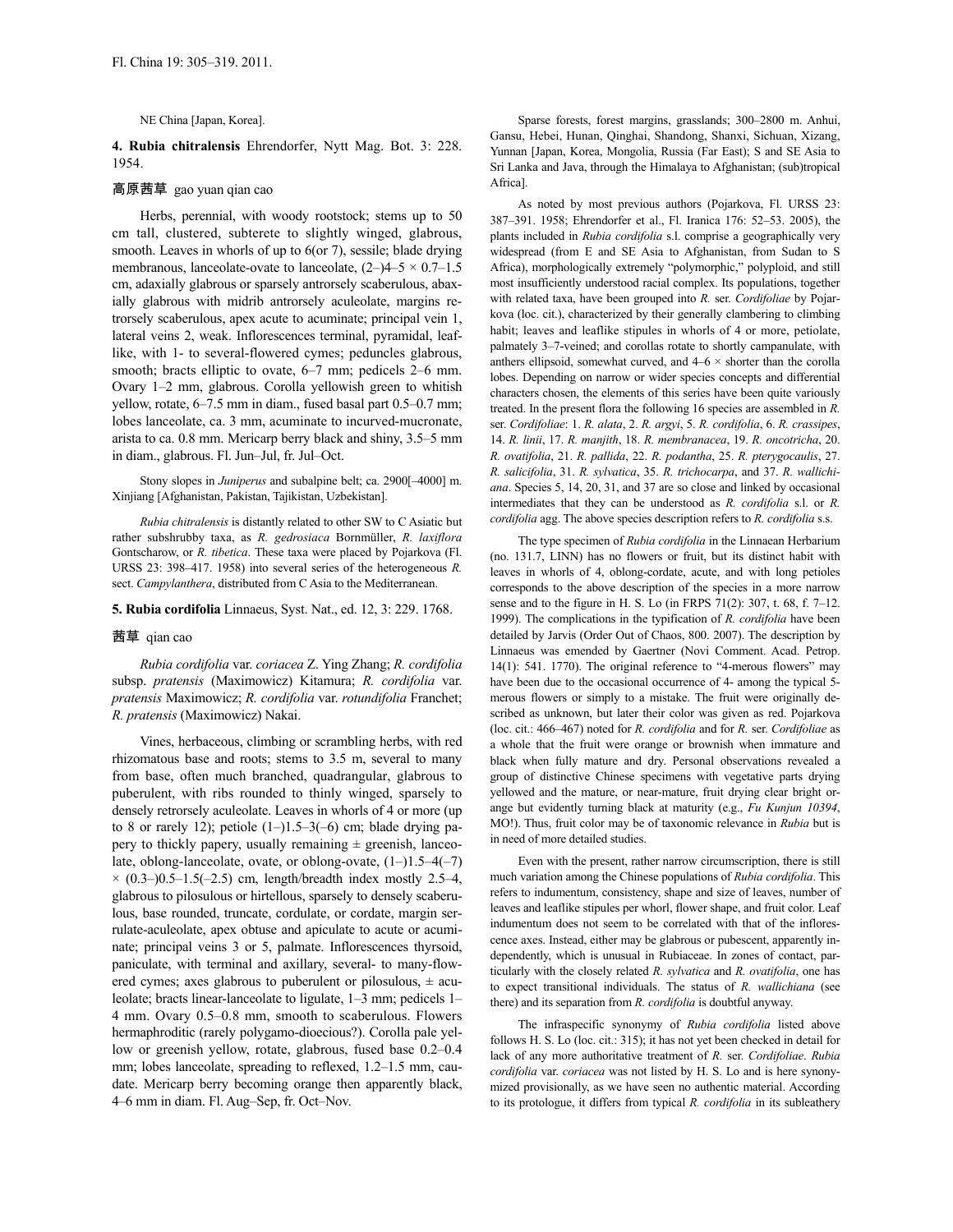leaves, which are glabrous below. With respect to *R. cordifolia* var. *munjista* (Roxburgh) Miquel see *R. manjith*.

**6. Rubia crassipes** Collett & Hemsley, J. Linn. Soc., Bot. 28: 68. 1890.

# 厚柄茜草 hou bing qian cao

Vines, herbaceous, climbing, to 3 m; stems quadrangular becoming subterete, tuberculate-hispid, scabrous. Leaves in whorls of 4, often  $\pm$  unequal; petiole 0.5–1.8 cm or smallest leaves sometimes subsessile; blade drying thickly leathery, ovate-oblong to elliptic, (0.7–)2–4.5 cm, tuberculate-hispid, base rounded to cordulate, margin slightly revolute, apex obtuse; principal veins 5, palmate. Inflorescences thyrsoid, paniculate, 3–7 cm, with axillary and terminal cymes; axes rather stout; bracteoles ovate or lanceolate, 2.5–3.5 mm. Flowers unknown. Immature mericarp berry black when dry, ca. 4 mm in diam. Fr. autumn.

Forest margins on mountain ridges; 1400–2400 m. Yunnan [Myanmar, Thailand].

We have seen no authentic material of *Rubia crassipes*. The above description corresponds to the protologue and to H. S. Lo (in FRPS 71(2): 313. 1999). The extended description and photo of plants from Thailand regarded as this species by Puff (Fl. Thailand: Rubiaceae; http://homepage.univie.ac.at/christian.puff/FTH-RUB/FTH-RUB\_ HOME.htm; accessed on 5 Oct 2010) deviates by straight and soft hairs in addition to the scabrous indumentum and considerably larger leaves. Puff also added data on the shallowly campanulate, 5-lobed flowers 2.4–4 mm in diam., and considered the taxon as part of the *R. cordifolia* group. Only further extensive studies will clarify the doubtful delimitation and taxonomic placement of *R. crassipes*.

### **7. Rubia deserticola** Pojarkova in Schischkin, Fl. URSS 23: 722. 1958.

### 沙生茜草 sha sheng qian cao

Plants herbaceous, perennial, with woody rootstock; stems suberect, to 1 m tall quadrangular, angles recurved prickly. Leaves in whorls of 4–6, subsessile; blade drying firmly leathery, lanceolate to elliptic-oblong, aculeolate abaxially on midrib and along thickened margins, base acute, apex acuminate; principal vein 1. Inflorescences terminal, many flowered, leafy and bracteose. Ovary 1–2 mm, glabrous. Corolla yellowish white, rotate, fused basal part ca. 0.3 mm; limb 3.5–4.5 mm in diam.; lobes lanceolate, aristate. Anthers very small, ca. 0.3 mm. Mericarp berry black, 3.5–5 mm in diam. Fl. Jun, fr. Jul.

# Sandy and salty semideserts. Xinjiang (Yili) [Kazakhstan].

We have seen no authentic material of *Rubia deserticola*. This local C Asiatic semidesert species was regarded as close to the common Mediterranean *R. peregrina* Linnaeus by Pojarkova (loc. cit.) and placed into *R.* ser. *Peregrinae* Pojarkova of *R.* sect. *Campylanthera*.

**8. Rubia dolichophylla** Schrenk, Bull. Cl. Phys.-Math. Acad. Imp. Sci. Saint-Pétersbourg 2: 115. 1844.

# 长叶茜草 chang ye qian cao

Herbs, perennial, rhizomatous; stems erect, to 1 m tall, glabrous, angled, retrorsely aculeolate. Leaves in whorls of 4, sessile or subsessile; blade drying papery, linear to lanceolateoblong,  $5-12 \times 0.5-1.4$  cm, glabrous, abaxially prickly on midrib and often on veins, base acute to cuneate, margins revolute and antrorsely aculeolate, apex acute to acuminate; lateral veins pinnate, 6–10 pairs. Inflorescences thyrsoid, with terminal and axillary, several- to many-flowered cymes, nearly as long as or shorter than subtending leaves; axes aculeolate; bracts linear, 2– 5 mm; pedicels 2–6 mm. Ovary 1–1.2 mm in diam. Corolla pale yellow, rotate, fused basal part ca. 0.6 mm; lobes ovate, ca. 2 mm, abruptly contracted with arista ca. 0.5 mm. Mericarp berry black, 2.5–5 mm. Fl. May–Aug, fr. Jul–Sep.

Along rivers and among rocks; 1900–2100 m. Xinjiang [Afghanistan, Kazakhstan, Pakistan, Tajikistan; SW Asia (Iran)].

*Rubia dolichophylla*, well illustrated in H. S. Lo (in FRPS 71(2): 293, t. 62, f. 1–6. 1999), according to Pojarkova (Fl. URSS 23: 404– 407. 1958) is one of the two species of *R.* ser. *Dolichophyllae* Pojarkova, both C Asiatic rhizome-forming herbs. Specimens of *R. jesoensis* (Miquel) Miyabe & Miyaki from Japan with a similar growth form might key out as *R. dolichophylla* but are readily separable by their stems with vegetative apex and exclusively axillary inflorescences with cymes borne along the lower stem portion and usually shorter than the supporting leaves. In *R. dolichophylla* the partial inflorescences are terminal and axillary. As already correctly shown by Pojarkova (loc. cit.), *R. jesoensis* appears related to *R. tatarica* (Treviranus) F. W. Schmidt from SE Russia and adjacent Siberia, and both belong to *R.* ser. *Tataricae* Pojarkova.

### **9. Rubia edgeworthii** J. D. Hooker, Fl. Brit. India 3: 203. 1881.

### 川滇茜草 chuan dian qian cao

Herbs, scandent to climbing; stems 8-ribbed, scabrous. Leaves in whorls of 4, subsessile; blade drying papery, lanceolate to lanceolate-elliptic,  $4-7 \times 1.2-2$  cm, both surfaces scaberulous and sometimes hirtellous, base acute to obtuse, margins entire, apex acute to acuminate; principal veins 3 or 5, palmate. Inflorescences thyrsoid, paniculate, with terminal and axillary, many-flowered cymes, usually much longer than subtending leaves; axes hirtellous, scaberulous to glabrescent; bracts lanceolate or subovate, 2–5 mm; pedicels 2–5 mm. Ovary subglabrous to hirtellous. Corolla pale yellow, somewhat funnelshaped, glabrous or hirtellous outside, fused basal part ca. 0.5 mm; lobes 5, ovate to lanceolate, 1–1.2 mm, obtuse to acute. Mericarp berry unknown. Fl. Sep.

Grassy slopes; ca. 2100 m. Guangxi (Longlin), Sichuan (Miyi), Yunnan (Heqing) [N India].

We have not seen authentic material of *Rubia edgeworthii*, but both Deb and Malick (Bull. Bot. Surv. India 10(1): 11–12. 1968) and H. S. Lo (in FRPS 71(2): 304, t. 67, f. 8–13. 1999) presented good drawings. Nevertheless, nothing is known about the important underground organs of this species (rootstock or rhizome?). Judging from other characters, *R. edgeworthii* may belong to the vines of the *R. sikkimensis* group with *R. tenuis* (see there), but one also has to consider the upright, not climbing members of the *R. mandersii* group; both are elements of *R.* sect. *Oligoneura*. H. S. Lo (loc. cit.: 308) noted that the unpublished name "*Rubia lancilimba* F. C. How" has been written on specimens of this species.

**10. Rubia falciformis** H. S. Lo, J. Trop. Subtrop. Bot. 7(1): 23. 1999.

### 镰叶茜草 lian ye qian cao

Herbs, perennial, presumably scandent vines; stems quad-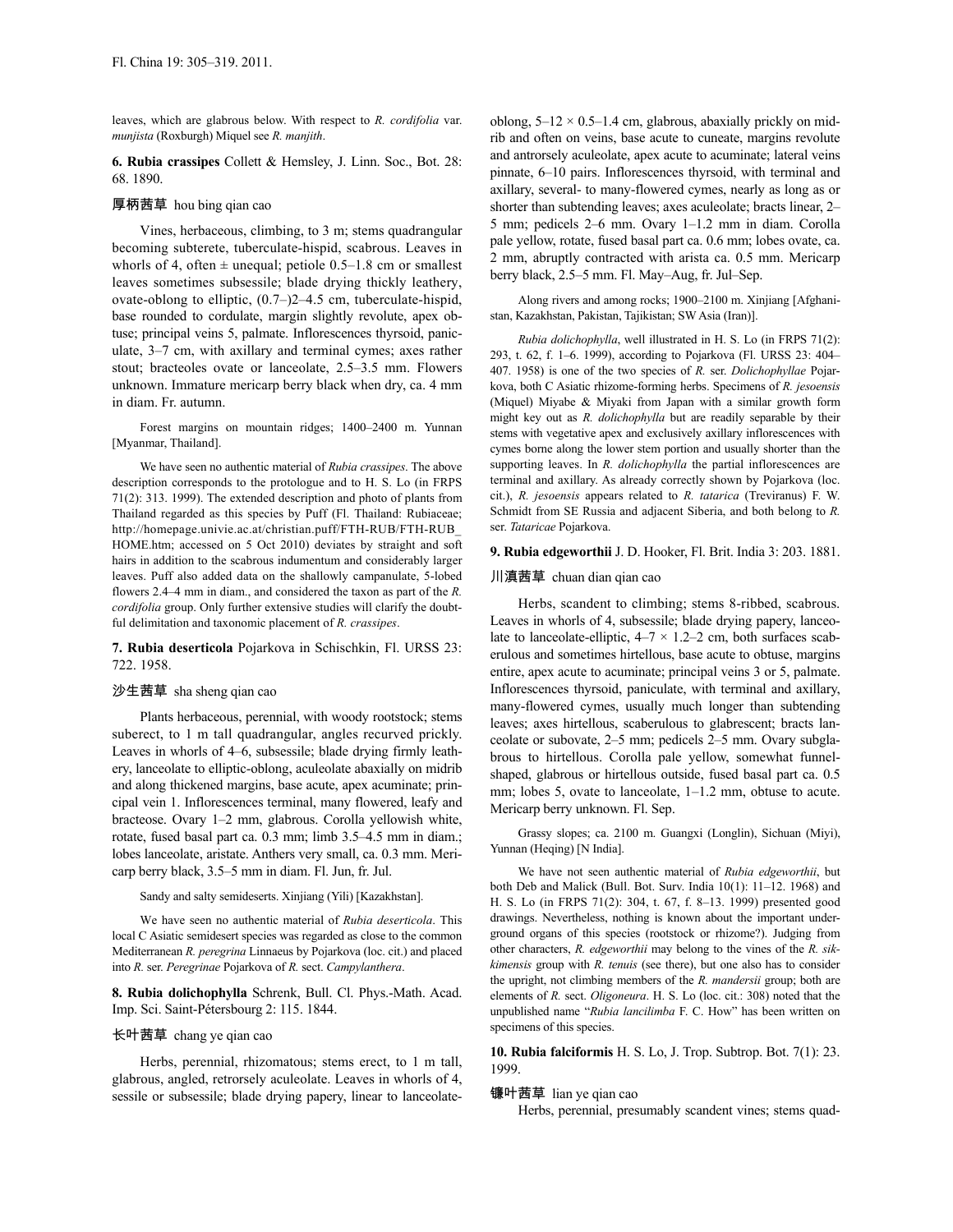rangular, scabrous. Leaves opposite; petiole 3–4 cm, rather stout, retrorsely aculeolate; blade drying greenish, thickly leathery, falcate-lanceolate, 11–15 cm, both surfaces scaberulous, usually aculeolate along principal veins, base rounded or subcordate, margin revolute and aculeolate, apex acuminate; principal veins 5, palmate, impressed above, with higher order reticulate veins immersed; stipules caducous, unknown. Inflorescences axillary, with many-flowered cymes. Flowers unknown. Mericarp berries dark orange-yellow when dry, 3.5–4 mm in diam., binary or solitary, densely villous with pubescence drying ferruginous. Fr. Oct.

● Wet lands in forests; ca. 1100 m. Yunnan (Lianghe).

Authentic material of *Rubia falciformis* has not been available, but H. S. Lo (in FRPS 71(2): 295, t. 63, f. 9–11. 1999) presented a good drawing. With the exception of the strongly hairy fruit and the deciduous (and unknown) stipules, its description corresponds to *R. siamensis*, also known from Yunnan, and thus belongs to its group within *R.* sect. *Oligoneura*.

**11. Rubia filiformis** F. C. How ex H. S. Lo, J. Trop. Subtrop. Bot. 7(1): 24. 1999.

# 丝梗茜草 si geng qian cao

Vines, herbaceous, to 2–3 m tall; stems quadrangular or narrowly 4-winged, glabrous or subglabrous, retrorsely aculeolate on angles. Leaves opposite; petiole  $(2-)3-15(-25)$  mm; blade drying thinly leathery or papery, ovate or rarely ovatelanceolate,  $2-9 \times 1-4.5$  cm, both surfaces glabrous and smooth or sparsely aculeolate along veins, base rounded, subcordate, or obtuse, margins entire and smooth, apex acute to acuminate; principal veins 3 or 5(or 7), palmate, adaxially impressed; stipules ovate, ca. 5 mm, usually caducous. Inflorescences thyrsoid, paniculiform, with terminal and axillary, many-flowered cymes and slender, subfiliform, smooth and glabrous axes. Flowers unknown. Fruiting pedicels 7–14 mm; mericarp berries black, 4–5 mm in diam. Fr. in late winter.

● Forests; 1000–1500 m. Yunnan (Malipo).

We have seen no authentic specimens of *Rubia filiformis*, but there is a good drawing in H. S. Lo (in FRPS 71(2): 297, t. 64, f. 1–5. 1999). The species evidently belongs to the *R. siamensis* group of *R.* sect. *Oligoneura*.

**12. Rubia haematantha** Airy Shaw, Bull. Misc. Inform. Kew 1931: 450. 1931.

### 红花茜草 hong hua qian cao

Herbs, perennial, erect to somewhat climbing, with woody rootstock; stems 0.5 m or more, clustered, quadrangular, angles  $\pm$  retrorsely aculeolate. Leaves in whorls of up to 6–8(–10), narrowly linear,  $20-50 \times 0.5-1$  mm, base acute, margins revolute and antrorsely aculeolate, otherwise glabrous and smooth, single vein forming a thick midrib ca. 1/2 of leaf breadth, apex acute, with hyaline point. Inflorescence thyrsoid, with lax, fewflowered axillary and terminal cymes; bracts filiform; pedicels ca. 5 mm. Ovary ca. 0.5 mm, glabrous. Corolla dark red (perhaps sometimes ?white), rotate, 3-4 mm in diam., glabrous; lobes triangular, 3-veined, abruptly caudate with acumen ca. 1 mm. Mericarp berry black, 3–4 mm in diam. Fl. summer– early autumn, fr. late autumn–early winter.

● Dry and rocky meadows; 3000–3800 m. Sichuan, NW Yunnan.

Together with *Rubia angustissima* Wallich ex G. Don and *R. charifolia* Wallich ex G. Don from the Himalaya, both with greenishyellowish flowers, the dark-red flowering *R. haematantha* forms an aberrant, closely related species assembly, provisionally called *R. angustissima* group. It occurs from the W Himalaya (Kashmir) to Nepal, Myanmar, Bhutan, and SW China. The group shares retrorsely aculeate stems, linear to filiform leaves in whorls of up to  $8(-10)$ , and caudate corolla lobes. Species delimitation within this group is still provisional. Whereas Deb and Malick (Bull. Bot. Surv. India 10(1): 5. 1968) unite *R. angustissima* and *R. charifolia* (*"R. charaefolia"*), the two taxa are maintained by Long (Fl. Bhutan 2(2): 823–825. 1999). The reliability of the flower color as differential character of *R. haematantha* also needs further study. If only one species is accepted, its name would have to be *R. angustissima*.

**13. Rubia latipetala** H. S. Lo, J. Trop. Subtrop. Bot. 7(1): 23. 1999.

# 阔瓣茜草 kuo ban qian cao

Herbs, perennial, with ?rootstock; stems erect, to 20 cm tall, little branched, quadrangular, glabrous, smooth. Leaves in whorls of 4; petiole 0.8–1.8 cm; blade drying greenish, papery,  $\pm$  broadly ovate, 1.5–3.5  $\times$  1–3 cm, length/breadth index 1.2– 1.5, glabrous except hispid on principal veins, base cordulate to cordate, apex acute; principal veins 3–5, palmate. Inflorescences thyrsoid, with terminal and sometimes axillary, 2–5 flowered and 0.5–1 cm long cymes; axes glabrous. Corolla green, turning blackish when dry, bell-shaped, fused part 1.5– 2 mm; lobes triangular, ca. 1.5 mm. Mericarp berries unknown. Fl. Aug.

● Forest margins; ca. 3400 m. Sichuan (Barkam).

No authentic material of *Rubia latipetala* was available to us. From the description it belongs to *R.* ser. *Chinenses*. A completely glabrous and smooth specimen with larger, ovate-cordate leaves (to 5.5  $\times$ 3.5 cm) and petioles up to 3.5 cm (1800 m, 21 Jul 1988, PE – sheet no. 1847036) may belong here.

**14. Rubia linii** J. M. Chao, Biol. Bull. Natl. Taiwan Norm. Univ. 1: 48. 1966.

## 林氏茜草 lin shi qian cao

Herbs, climbing or scrambling, to 1.5 m; stems subterete, glabrous, smooth to sparsely aculeolate. Leaves in whorls of 4; petiole 1–4.5 cm, glabrous; blade drying thinly papery, lanceolate, lanceolate-oblong, or oblong-ovate,  $2-7.5 \times 0.5-3$  cm, length/breadth index 2.5–4, glabrous, upper side sparsely scaberulous, base truncate, rounded, or cordulate, margin flat to thinly revolute and smooth, apex acute to acuminate; principal veins 3(or 5), palmate. Inflorescences thyrsoid, paniculate, with terminal and axillary, several- to many-flowered cymes; axes glabrous and smooth; bracteoles lanceolate to narrowly elliptic, 1–3 mm; pedicels 1–4 mm. Ovary 0.3–0.5 mm, smooth. Corolla white, rotate, ca. 2.5 mm in diam., with lobes usually reflexed, outside glabrous, fused base ca. 0.5 mm; lobes 5, triangular, 1–1.2 mm, acute. Mericarp berry black, 4–7 mm in diam. Fl. May–Aug, fr. Apr, Jul.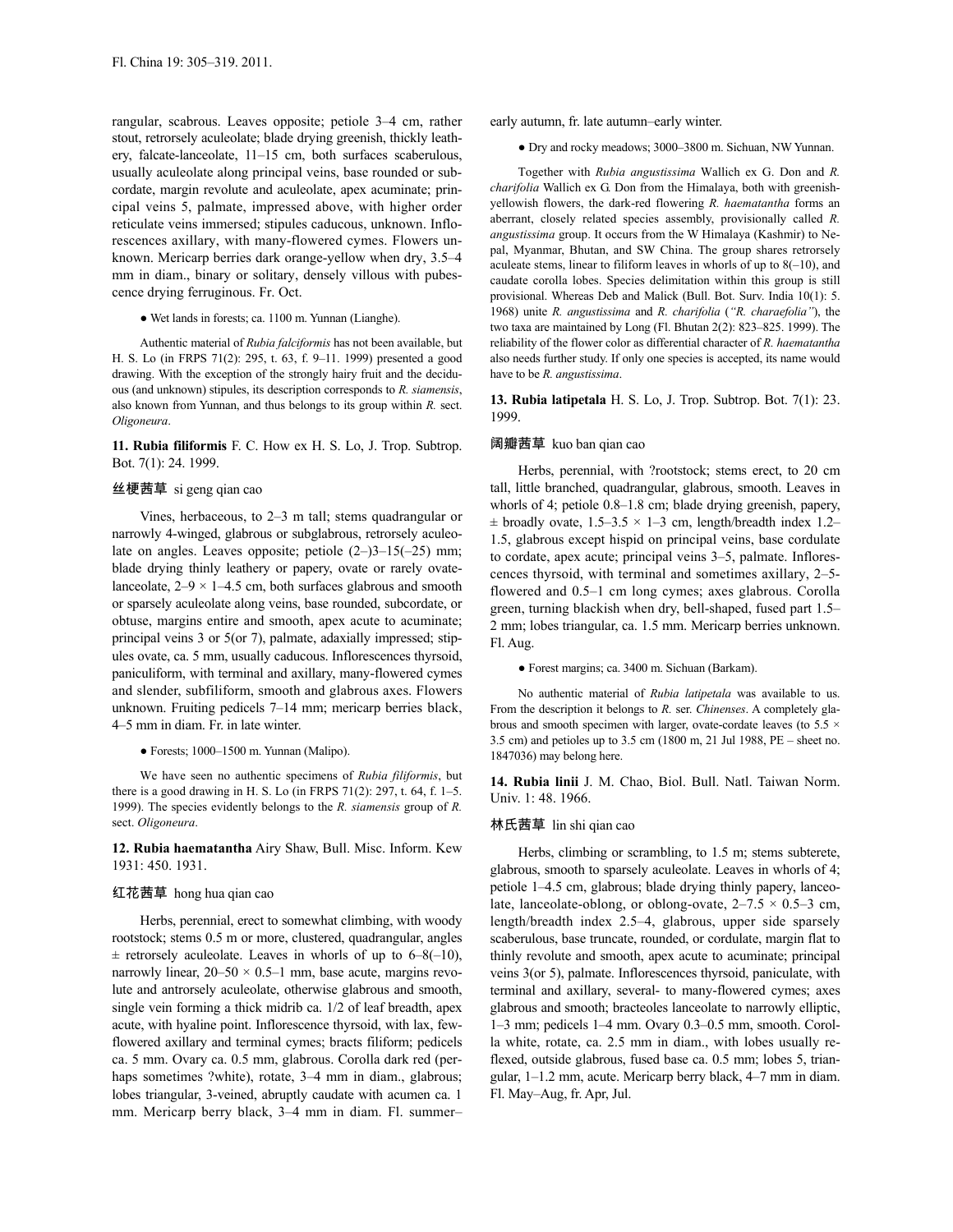### ● Margins of evergreen forests; 500–3000 m. Taiwan.

*Rubia linii* was accepted in the Fl. Taiwan (ed. 2, 4: 324. 1998), where neither *R. cordifolia* nor *R. wallichiana* figure. In FRPS (71(2): 316. 1999) it was treated in a comment under *R. wallichiana*, as a possible misidentification of that species. *Rubia linii* is an obvious member of the *R. cordifolia* complex (= *R. cordifolia* agg., see additional comments under that species). More detailed studies will have to demonstrate its doubtful specific status; it is obviously very close to *R. cordifolia* and *R. wallichiana*.

**15. Rubia magna** P. K. Hsiao, Acta Phytotax. Sin. 23: 390. 1985.

### 峨嵋茜草 e mei qian cao

Vines, herbaceous, to 3 m; stems quadrangular or narrowly 4-winged, sparsely retrorsely aculeolate on angles. Leaves opposite; petiole 1–4(–6) cm, retrorsely aculeolate and sometimes ferruginous hirtellous; blade drying thickly papery to leathery, light green and  $\pm$  ferruginous, particularly below and on main veins, ovate, lanceolate, or oblanceolate, larger leaves 4–12.5 × 1.5–5(–7) cm, smaller  $2-3 \times 1-2$  cm, glabrous to hirtellous, retrorsely aculeolate at least along veins on both surfaces, base rounded to cordate, margins serrulate-aculeolate, apex acuminate; principal veins 3 or mostly 5; stipules conspicuous, persistent,  $\pm$  broadly ovate, (5–)10–60 × (4–)8–40 mm, acuminate. Inflorescences predominantly axillary, with several- to manyflowered cymes; axes glabrous to hirtellous, sparsely aculeolate; bracts ovate or sublanceolate, 1–5 mm; pedicels 1–4 mm. Ovary ca. 1 mm, glabrous to glabrescent. Corolla yellow to green, 5-merous, cup-shaped to campanulate, 3.5–4.5 mm in diam., papillose to  $\pm$  hairy outside; tube 0.8–1.3 mm; lobes triangular-ovate, 1.5–1.7 mm, caudate. Mericarp berry black, 4–5 mm in diam. Fl. Jun–Jul, fr. Aug–Oct.

● Broad-leaved subtropical forests; 1200–1500 m. Sichuan, Yunnan.

The above description of *Rubia magna* combines data from the protologue, H. S. Lo in FRPS (71(2): 295, t. 63, f. 1–8. 1999), and new collections from the Gaoligong Shan region of Yunnan. The latter are conspicuous by their lack of hairiness and their conspicuous stipules (much larger than shown in FRPS). Certain discrepancies (protologue: leaves sometimes sessile and opposite but sometimes petiolate and 3–5 verticillate; H. S. Lo (loc. cit.: 294): corolla lobes 4) may be due to mixed material and still need clarification.

*Rubia magna* is mainly characterized by its opposite leaves, dried green and ferruginous blades, and large stipules. It belongs, together with *R. falciformis* and *R. filiformis*, to the closely related *R. siamensis* group from SW China and adjacent areas.

Originally, *Rubia magna* was described as "a new species of medicinal *Rubia*," and presumably its uses are detailed in that article.

**16. Rubia mandersii** Collett & Hemsley, J. Linn. Soc., Bot. 28: 68. 1890.

### 黑花茜草 hei hua qian cao

Herbs, perennial, with slightly woody rootstock; stems 20– 60 cm tall, erect, unbranched to diffusely branched, quadrangular to narrowly winged, glabrous, ribs retrorsely aculeolate and scabrous to glabrous. Leaves in whorls of 4, sessile; blade drying thickly papery, broadly elliptic-oblong, ovate, or suborbicular,  $1.5-3.5 \times 0.8-1.9$  cm, glabrous but scaberulous at least on upper surface, base rounded to cuneate and subpetiolate, margin aculeolate, apex obtuse or acute; principal veins palmate, 3–5. Inflorescences thyrsoid, narrowly paniculate, with terminal and axillary, many-flowered, long-pedunculate cymes; axes glabrous; bracteoles reduced, narrowly ligulate to lanceolate; pedicels 2–4 mm. Ovary ca. 1.5 mm, glabrous. Corolla greenish, yellowish, or whitish, rotate, ca. 5 mm in diam., glabrous, fused basal part 0.5–0.6 mm; lobes lanceolate or ovate, 1.6–2 mm, apex incurved. Immature mericarp berry ca. 3 mm in diam. Fl. Aug, immature fr. Oct.

Dry rocky mountains, *Pinus* forests; 1900–3000 m. Sichuan, Yunnan [Myanmar, Thailand].

*Rubia mandersii*, together with the closely related *R. polyphlebia* and *R. yunnanensis*, forms a SW Chinese group of erect herbaceous perennials with rootstock and  $\pm$  sessile, lanceolate to broadly ovate, and scabrous or hairy leaves in whorls of  $4(-6)$ , which belongs to *R*. sect. *Oligoneura*.

**17. Rubia manjith** Roxburgh ex Fleming, Asiat. Res. 11: 177. 1810.

### 梵茜草 fan qian cao

*Rubia cordifolia* Linnaeus var. *khasiana* Watt; *R. cordifolia* var. *munjista* (Roxburgh) Miquel; *R. munjista* Roxburgh.

Vines, herbaceous, drying with reddish cast; stems to 3 m, quadrangular, glabrous, retrorsely aculeolate to smooth, with red pith. Leaves in whorls of 4, equal or unequal; petiole 0.8–4 cm, sparsely aculeolate; blade drying papery, mostly greenish adaxially and purplish red abaxially, oblong-lanceolate, ovatelanceolate, or ovate,  $(2.5-4-6(-8.5) \times (0.8-1.8-2.5(-4) \text{ cm},$ length/breadth index 2–3, both surfaces glabrous and scaberulous, base rounded to cordate, margin flat to thinly revolute, aculeolate, apex long acuminate or caudate; principal veins (3 or)5(or 7), palmate. Inflorescences thyrsoid, paniculate, with terminal and axillary, many-flowered and 2.5–10 cm long cymes; axes glabrous and smooth to sparsely aculeolate; bracteoles elliptic-oblong or lanceolate, 0.5–2 mm; pedicels 1.5–3.5 mm. Ovary ca. 0.5 mm, smooth. Corolla red, purplish red, or orange, rotate, glabrous, fused basal part 0.5–0.6 mm; lobes 5, lanceolate to triangular, 1.2–1.5 cm, acuminate. Mericarp berry dark red, 3.5–5 mm in diam. Fl. Jul–Aug, fr. Oct.

Broad-leaved forests, *Pinus* forests and thickets; 700–3600 m. Qinghai, Sichuan, Xizang, Yunnan [Bhutan, India, Nepal].

*Rubia manjith* belongs to *R.* ser. *Cordifoliae*. Among the taxa with small rotate flowers (*R. cordifolia* agg.) it is mainly characterized by its conspicuous reddish cast, particularly on lower leaf sides and flowers (see additional comments under *R. cordifolia*). A similar cast also appears in the otherwise quite different *R. podantha*, a taxon with campanulate flowers.

Deb and Malick (Bull. Bot. Surv. India 10(1): 6–8. 1968), after a lengthy discussion, treated *Rubia manjith* (*"R. munjista"*) as a synonym of *R. cordifolia* only and identified it with *R. cordifolia* var. *khasiana*. In contrast, Long (Fl. Bhutan 2(2): 823–825. 1999) distinguished *R. manjith* from *R. cordifolia* largely by its red cast, both alive and dried, but agreed with the inclusion of *R. cordifolia* var. *khasiana* as a synonym. The same was maintained by H. S. Lo (in FRPS 71(2): 314. 1999), who added "*R. cordifolia* f. *rubra* Kitamura" as a synonym of *R. manjith* and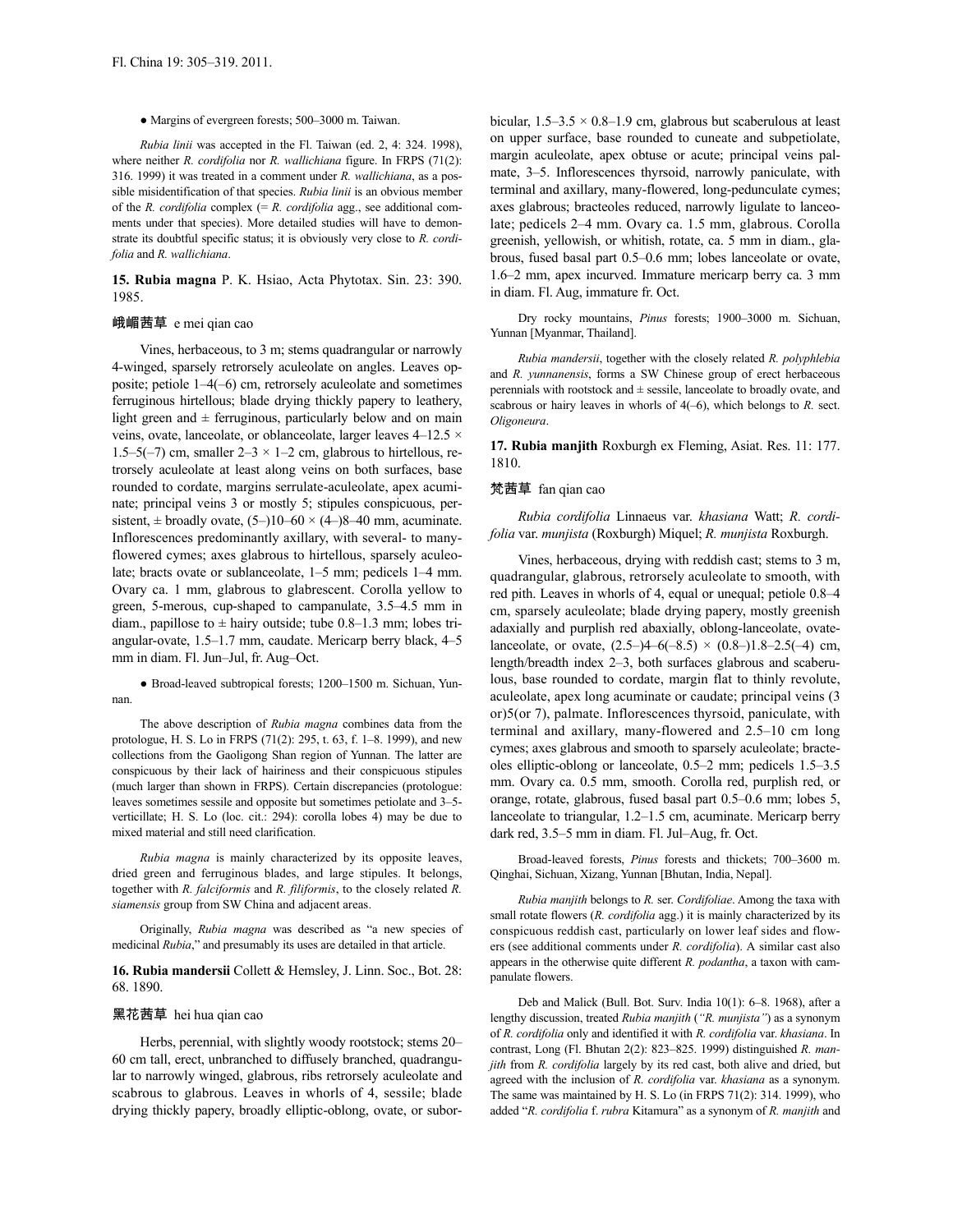qualified it as "nom. non rite publ." Both Deb and Malick (loc. cit.) and Long (loc. cit.) mention the economic and historical importance of the taxon as a source of an excellent red dye.

**18. Rubia membranacea** Diels, Notes Roy. Bot. Gard. Edinburgh 5: 279. 1912.

# 金钱草 jin qian cao

*Rubia membranacea* var. *caudata* Z. Ying Zhang; *R. membranacea* var. *incurvata* Z. Ying Zhang.

Vines or climbing herbs; stems to 2 m, quadrangular, glabrous or hirtellous at nodes, scaberulous, retrorsely aculeolate, or sometimes subsmooth. Leaves in whorls of 4; petiole 0.5– 2.5(–4) cm; blade drying membranous to papery, lanceolate to subovate,  $1-6(-8) \times 0.5-2(-4)$  cm, base rounded to cordate, margins usually aculeolate, apex acuminate or shortly acuminate; principal veins 3 or 5, palmate. Inflorescences thyrsoid, paniculate, with terminal and axillary, few- to many-flowered cymes, 2–3 cm; axes glabrous and smooth; pedicels 2–5 mm; bracts narrowly lanceolate, 1–5 mm. Ovary ca. 1.8 mm, glabrous. Corolla purplish red, rotate, fused basal part 0.2–0.6 mm; lobes spreading, ovate-lanceolate, 2–3(–4) mm, caudate. Mericarp berry dark blue or black, 5–9 mm in diam. Fl. May–Jun, fr. Aug–Oct.

● Sparse forests, forest margins, thickets, grasslands; 1100–3000 m. Hubei, Hunan, Sichuan, Yunnan.

We have seen no authentic material of *Rubia membranacea*, which was well illustrated in H. S. Lo (in FRPS 71(2): 293, t. 62, f. 7– 12. 1999). The short cymes indicated together with small leaves and relatively large rotate purplish flowers might be distinctive. We have seen only one  $\pm$  corresponding collection (Sichuan: Mianning Xian, Lamagetou Nature Reserve, *D. E. Boufford et al. 32941*), but it deviates in habit and more loose cymes.

The two varieties of this species listed above were described and figured by Z. Ying Zhang (Fl. Tsinling. 1(5): 17, 421. 1985) but not cited by H. S. Lo (loc. cit.: 314–315). They were distinguished from var. *membranacea* by the orientation of the corolla lobes, said to be "incurved" in var. *incurvata* and long caudate and glabrous in var. *caudata*, differences of doubtful taxonomic relevance.

# **19. Rubia oncotricha** Handel-Mazzetti, Symb. Sin. 7: 1031. 1936.

### 钩毛茜草 gou mao qian cao

Herbs, climbing or scrambling; stems 0.5–1.5 m, quadrangular, densely hirtellous or hispidulous with trichomes usually hooked, angles aculeolate. Leaves in whorls of 4; petiole 0.2– 1.5 cm, hirtellous; blade drying rather thickly papery, lanceolate to ovate,  $0.8-2.5(-3.5) \times 0.3-0.8(-1.5)$  cm, adaxially densely scaberulous and sometimes also hooked hirtellous, abaxially moderately to densely hirtellous, base rounded to usually cordulate, margin thinly revolute and aculeolate, apex obtuse to shortly acute; principal veins 3(or 5), palmate. Inflorescences thyrsoid, paniculate, with terminal and axillary, several- to many-flowered cymes; axes hirtellous or pilosulous, aculeolate; bracteoles lanceolate to narrowly elliptic, 2–5 mm; pedicels 0.5–3(–8) mm. Ovary 0.8–1 mm, smooth. Corolla white or yellow, cup-shaped, outside sparsely to densely hirtellous, fused basal part 0.8–1 mm; lobes triangular-ovate, 1.8–2 mm, caudate-acuminate. Mericarp berry 3–3.5 mm in diam., color unknown. Fl. Jul–Sep, fr. Sep–Nov.

● Forest margins, sparse forests, and grasslands on mountain slopes; 500–3200 m. Guangxi, Guizhou, Sichuan, Yunnan.

*Rubia oncotricha*, apparently endemic to SW China, is aberrant by its mostly hooked indumentum (H. S. Lo in FRPS 71(2): 300, t. 65, f. 10–14. 1999). Nevertheless, it clearly belongs to *R.* ser. *Cordifoliae* (see additional comments under *R. cordifolia*).

**20. Rubia ovatifolia** Z. Ying Zhang ex Q. Lin, J. Wuhan Bot. Res. 24: 212. 2006.

#### 卵叶茜草 luan ye qian cao

Vines, herbaceous, perennial, climbing; stems to 1.5 m, slender, quadrangular, glabrous and smooth to sparsely aculeolate. Leaves in whorls of 4; petiole  $(1.5-2.5-5.5(-13)$  cm; blade drying thinly papery, adaxially green, abaxially pale green, ovate-cordiform to suborbicular-cordiform, on lateral branches sometimes ovate,  $(2-)4-7(-12) \times (1-)2-5(-6.5)$  cm, length/ breadth index 1.5–2, glabrous to scaberulous, base cordulate to cordate, margins retrorsely ciliolate or smooth, apex caudateacuminate, rarely  $\pm$  obtuse; principal veins 5, palmate. Inflorescence thyrsoid, leafy, with terminal and axillary, few- to manyflowered cymes; axes glabrous and smooth or sparsely aculeolate; bracts linear or lanceolate-linear, 1–3.5 mm; pedicels 1–3 mm. Ovary ca. 1 mm, glabrous. Corolla whitish or pale yellow, subcampanulate, glabrous; tube 0.8–1 mm; lobes spreading and somewhat bent, ovate to lanceolate-triangular, ca. 1.4 mm, caudate. Mericarp berry black at maturity, 4–5 mm in diam. Fl. Jul, fr. Oct–Nov.

• Sparse forests or thickets on mountains: 1700–2200 m. Gansu, Guizhou (Bijie), ?Hubei, Hunan, Shanxi, Sichuan, Yunnan, Zhejiang (Changhua).

This name was first published by Z. Ying Zhang (Fl. Tsinling. 1(5): 15, 420. 1985) but not validly so because two gatherings were designated as types (*Vienna Code*, Art. 37.2). This was corrected in the above citation from 2006.

We have not seen authentic material of *Rubia ovatifolia*, but there are good drawings in the Tsinling flora and in H. S. Lo (in FRPS 71(2): 307, t. 68, f. 1–5. 1999). This and the description show that it belongs to the taxa of *R.* ser. *Cordifoliae* and the group with campanulate flowers, as *R. alata* or *R. podantha*. This differential character, so far rather neglected, separates these taxa, e.g., from *R. argyi*. Nevertheless, one has to expect intermediates that link *R. ovatifolia* with *R. sylvatica* and *R. cordifolia* s.s. (see the latter for additional comments).

H. S. Lo (loc. cit.: 306) differentiated two varieties of doubtful status: the ranges of petiole length indicated can be found on a single specimen among the principal and the lateral stems; the descriptions do not specify which leaves to measure. The so-called "var. *oligantha*" may be a depauperate or very young specimen of this or some other species. The name was not validly published because no type was indicated and because the name of the species to which it was assigned was not validly published (*Vienna Code*, Art. 37.1 and Art. 43.1, respectively). Without further study it should not be validated.

**21. Rubia pallida** Diels, Notes Roy. Bot. Gard. Edinburgh 5: 277. 1912.

### 浅色茜草 qian se qian cao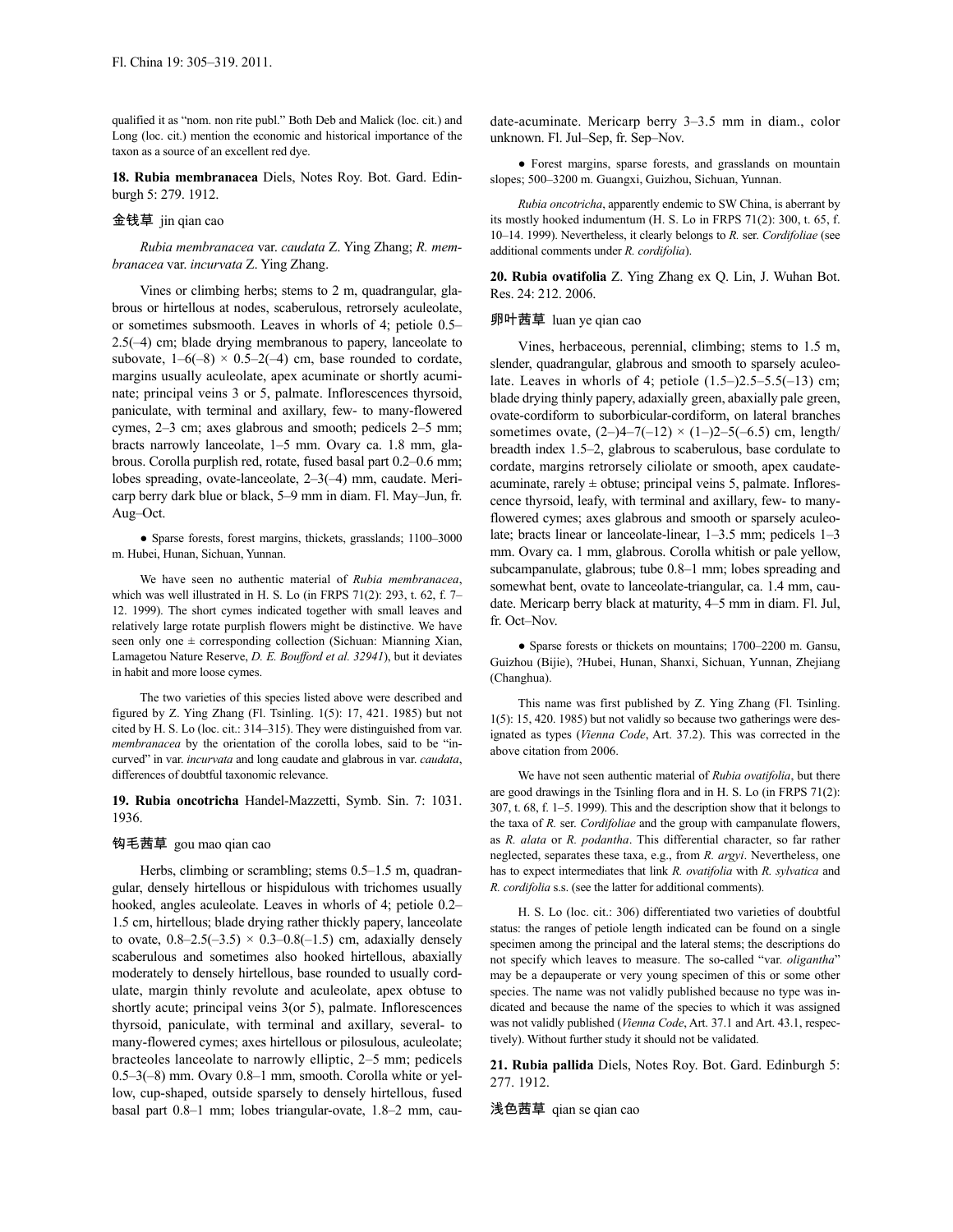Herbs, climbing to scandent; stems to 2 m, quadrangular, glabrous or sometimes pilose, retrorsely aculeolate. Leaves in whorls of 4(or 6); petiole 0.5–6 cm; blade drying papery, lanceolate or subovate,  $0.6-3.5 \times 0.3-1.5$  cm, length/breadth index ca. 2, subglabrous or adaxially sparsely hirtellous, abaxially scaberulous, base rounded to cordulate, margin densely serrateaculeolate, apex acuminate; principal veins 3 or 5, palmate. Inflorescences thyrsoid, paniculate, with terminal or axillary, fewto several-flowered cymes; axes retrorsely aculeolate; bracts lanceolate, 1–2 mm, subglabrous or hirtellous; pedicels 1–4 mm. Ovary ca. 0.7 mm, smooth. Corolla white or pale yellow, rotate, glabrous or papillose, fused basal part ca. 0.5 mm; lobes spreading, ovate-triangular or lanceolate-triangular, 2–2.5 mm, acuminate. Mericarp berry black, ca. 4 mm in diam. Fl. Jun–Jul, fr. Sep–Oct.

● Thickets, roadsides; 2600–3100 m. NW Yunnan.

*Rubia pallida* belongs to *R.* ser. *Cordifoliae*. It is obviously close to *R. cordifolia* but deviates by its larger flowers. See further comments under that species.

**22. Rubia podantha** Diels, Notes Roy. Bot. Gard. Edinburgh 5: 277. 1912.

# 柄花茜草 bing hua qian cao

# *Rubia nephrophylla* Deb.

Plants herbaceous, perennial, erect or  $\pm$  climbing, with rootstock and rhizomes; stems to 1.2 m, quadrangular, glabrous to strigose, with retrorsely aculeolate ribs or narrow wings. Leaves in whorls of  $4$ (or 6), sometimes unequal; petiole  $1-5$ cm; blade drying papery to subleathery, reddish abaxially or brownish green, lanceolate, lanceolate-ovate, or oblong-ovate,  $1.5-5 \times 0.5-1.5$  cm, length/breadth index 2.5-3.5, both surfaces glabrous, strigillose, or strigose and sparsely to densely scaberulous, base truncate to cordate, margin serrulate-aculeolate or ciliate, apex acute to acuminate; principal veins 3 or 5, palmate. Inflorescences thyrsoid, paniculate, with terminal and axillary,  $\pm$  many-flowered cymes, axes strigillose to glabrous; aculeolate; bracts lanceolate, 1–5 mm; pedicels 1.5–4 mm. Ovary ca. 0.8 mm, subglabrous. Corolla purplish red or yellowish white, campanulate, glabrous to sparsely hirsutulous; fused part 0.8–1 mm; lobes ovate to lanceolate, 1–1.5 mm, strongly reflexed, caudate to shortly acuminate. Mericarp berry black at maturity, 4–5 mm in diam. Fl. Apr–Jun, fr. Jun–Sep.

● Forest margins, sparse forests, grasslands; 700–3000 m. W Guangxi, W Sichuan, Yunnan.

The type specimens of *Rubia podantha* collected by Forrest from the Lichiang Range, Yunnan, are described in the protologue as semiscandent, with leaves lanceolate, base cordate, reddish below, and somewhat campanulate purplish flowers. This corresponds well with the figure in H. S. Lo (in FRPS 71(2): 317, t. 71, f. 7–12. 1999) and with a specimen collected from the type locality by Handel-Mazzetti in WU. Thus, *R. podantha* belongs to *R.* ser. *Cordifoliae* and appears related to other species with campanulate flowers, as *R. alata* or *R. ovatifolia*. It shares the reddish hue with the always scandent *R. manjith*, which has broader leaves and smaller, rotate flowers.

**23. Rubia polyphlebia** H. S. Lo, J. Trop. Subtrop. Bot. 7(1): 22. 1999.

### 多脉茜草 duo mai qian cao

Herbs, perennial, with rootstock; stems erect and rather stout, to 50 cm tall, quadrangular, sulcate, densely shortly hirsute to hispid. Leaves in whorls of 4, sessile; blade drying papery, broadly elliptic-oblong, ovate, or sometimes suborbicular,  $2-4.5 \times 1-3$  cm, both surfaces densely hairy and  $\pm$  scabrous, base obtuse to subrounded, margins shortly aculeolate-ciliate, apex acute to weakly obtuse; principal veins 7–11, palmate. Inflorescences thyrsoid, paniculate, with terminal and axillary, many-flowered and to 10 cm long cymes; axes shortly hairy, aculeolate to glabrescent; bracts leaflike or lanceolate to linearlanceolate, 1–2 mm; pedicels ca. 1 mm. Ovary 0.4–0.5 mm, subglabrous. Corolla pale yellow, rotate, 2.5–3 mm in diam., hairy outside, glabrous or scabrous inside, fused basal part 0.2– 0.3 mm; lobes ovate or lanceolate,  $1-1.2$  mm, apex  $\pm$  recurved. Immature mericarp berry 3–5 mm in diam.

# ● Sichuan.

*Rubia polyphlebia* belongs to the *R. mandersii* group (see there) of *R.* sect. *Oligoneura*. We have seen no material of this species, but there is a good drawing in H. S. Lo (in FRPS 71(2): 304, t. 67, f. 1–7. 1999).

#### **24. Rubia pseudogalium** Ehrendorfer, Novon 20: 268. 2010.

### 高黎贡山茜草 gao li gong shan qian cao

Herbs, perennial, sprawling or twining; stems to 2 m, branched, quadrangular, glabrous and smooth or sparsely retrorsely aculeolate. Leaves and leaflike stipules in whorls of never more than 4; petiole (1–)2–4(–6) mm; blade when drying blackening, subleathery, lower side somewhat brighter than upper, linear-lanceolate, lanceolate, or lanceolate-oblong, often somewhat falcate,  $20-40 \times 2-8$  mm, base cuneate to acute, margins and vein adaxially somewhat retrorsely aculeolate or smooth, apex acute or shortly acuminate; principal vein 1, 2 basal lateral veins very weak, often hardly visible. Inflorescences thyrsoid, with axillary, somewhat narrowly elongate, many-flowered cymes; peduncles glabrous, 3–6 mm; bracts small, linear-lanceolate, 0.5–3 mm; pedicels 1–6 mm. Ovary inferior, obovoid, ca. 0.8 mm. Corolla yellowish green, white, or purple, rotate, fused part 0.2–0.5 mm; lobes 5, ovate-triangular, 1.2–1.5 mm, shortly acuminate. Mericarp berry blackening, globose, 3–5 mm in diam. Fl. May–Jun, fr. Jul–Aug.

● Subtropical montane evergreen broad-leaved forests; 2400– 3000 m. Yunnan (Gaoligong Shan region).

This new species is strongly reminiscent of certain taxa of *Galium* in habit. Its technical features (as well as DNA data) clearly place it into *Rubia*. In spite of its narrow leaves with only 2 weak lateral veins, it appears to belong to *R.* sect. *Oligoneura*. It forms an obviously related group with *R. truppeliana* from the mountains of Shandong. Main differences are the leaf whorls never with more than 4 elements, the shorter leaf petioles and peduncles, and the smaller flowers. There is remarkable variation in leaf shape and flower color, as documented by the numerous specimens available from the Gaoligong Shan region, where *R. pseudogalium* may be endemic.

**25. Rubia pterygocaulis** H. S. Lo, J. Trop. Subtrop. Bot. 7(1): 22. 1999.

翅茎茜草 chi jing qian cao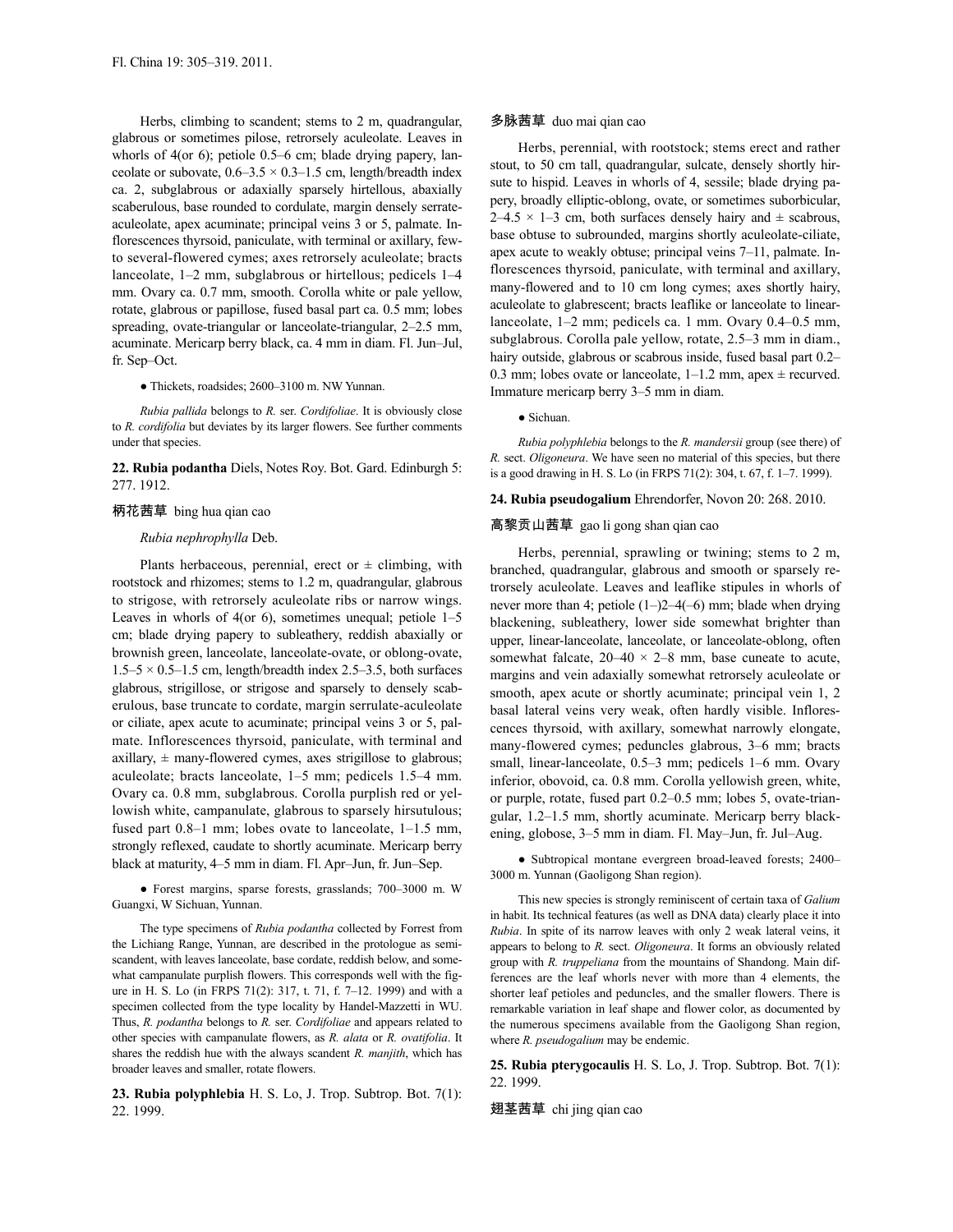Herbs, perennials, with erect stems tufted from rootstock and from subterranean rhizomes; lower stem portions quadrangular, broadly winged, upper with wings reduced, retrorsely aculeolate. Leaves in whorls of 4–6; petiole 0.5–1 cm; blade drying leathery, ovate,  $1-2 \times 0.5-1$  cm, both surfaces sparsely scaberulous to aculeolate, base cordate, margin revolute and aculeolate, apex cuspidate-acuminate; principal veins 3, palmate, with lateral veins extending for ca. half of blade length. Inflorescences thyrsoid, with terminal and axillary, several-flowered and 1.5–2.5 cm long cymes; axes retrorsely aculeolate with reduced bracts; pedicels filiform, 1–2 mm. Ovary ca. 1 mm, smooth. Corolla dried dark brownish, rotate, ca. 2.5 mm in diam., glabrous; lobes lanceolate-ovate, 1–1.2 mm, cuspidate. Mericarp berry unknown. Fl. Jun.

● Forests, thickets; 300–1000 m. Sichuan (Jiuzaigou).

No authentic material of *Rubia pterygocaulis* was available, but a good drawing (including underground organs) is found in H. S. Lo (in FRPS 71(2): 300, t. 65, f. 1–9. 1999). The local taxon evidently is a somewhat xerophytic member of *R.* ser. *Cordifoliae*.

**26. Rubia rezniczenkoana** Litvinov, Trudy Bot. Muz. Imp. Akad. Nauk 7: 75. 1910.

# 小叶茜草 xiao ye qian cao

Subshrubs, with oblique rootstock; stems to 0.5 m, clumped, quadrangular, glabrous, smooth. Leaves in whorls of 4–6(or 7), subsessile or sessile; blade drying stiffly papery, elliptic-oblong, ligulate, oblanceolate, or lanceolate, 0.5–1.7 × 0.2–0.8 cm, glabrous, smooth, base obtuse to cuneate, margins thickened and aculeolate, apex acute to obtuse with stiff short cusp; principal vein 1. Inflorescences thyrsoid, with terminal and axillary, several- to many-flowered cymes; axes glabrous and smooth; bracts leaflike, 2–5 mm; pedicels ca. 1 mm. Ovary ca. 0.8 mm, smooth. Corolla yellow, funnel-shaped, (2.5–)3– 3.5(–4) mm; tube ca. 1.5 mm; lobes often only 4, oblong-lanceolate, ca. 2 mm, obtuse with short incurved cusp. Mericarp berry black-purple when dry, 6–7 mm in diam. Fl. Jun, fr. Aug.

Sandy lands. Xinjiang [Kazakhstan, Mongolia].

*Rubia rezniczenkoana* is a rather isolated C Asiatic psammophyte, for which Pojarkova (Fl. URSS 23: 397. 1958) has created the monotypic *R.* sect. *Chonanthe*, which we include provisionally into *R.* sect. *Rubia* (see introduction to *Rubia*).

**27. Rubia salicifolia** H. S. Lo, J. Trop. Subtrop. Bot. 7(1): 23. 1999.

### 柳叶茜草 liu ye qian cao

Vines, herbaceous, or  $\pm$  climbing herbs; stems to perhaps 1.5 m, quadrangular to 4-ridged, glabrous, ribs aculeolate. Leaves in whorls of 4; petiole 3–12 cm, aculeolate, often pulvinate and strongly bent at base of blade; blade drying papery, grayish brown, linear to narrowly lanceolate,  $3-9 \times 0.5-1$  cm, both surfaces glabrous, smooth or sparsely scaberulous, base obtuse to rounded, margin flat and smooth to denticulate, apex acute to acuminate; principal veins 3, palmate. Inflorescences thyrsoid, paniculate, with terminal and axillary, few- to manyflowered cymes; axes glabrous, aculeolate; bracts linear-lanceolate, 0.5–3 mm; pedicels 3–4 mm. Ovary ca. 0.5 mm, scaberulous. Corolla green, rotate, glabrous; fused basal part ca. 0.5 mm; lobes lanceolate-triangular, ca. 1 mm, cuspidate. Fruit apparently black, 5–6 mm. Fl. Jun–Jul, fr. Sep.

● Moist valleys; ca. 2000 m. Guangdong, Sichuan (Jiulong), ?Yunnan.

This species belongs to *Rubia* ser. *Cordifoliae* and has been well illustrated in H. S. Lo (in FRPS 71(2): 312, t. 70, f. 7–12. 1999). The above description is based in part on provisionally identified specimens, some of them from Guangdong. Affinities may exist with *R. alata* and its transitional forms with *R. cordifolia* agg. (see additional comments under these species).

**28. Rubia schugnanica** B. Fedtschenko ex Pojarkova in Schischkin, Fl. URSS 23: 725. 1958.

# 四叶茜草 si ye qian cao

Herbs, perennial, or subshrubs, with a rootstock; stems numerous, erect, quadrangular, glabrous, smooth. Leaves in whorls of 4(–6), subsessile or sessile; blade drying subleathery, narrowly lanceolate to linear-lanceolate,  $20-50 \times 2-5$  mm, both surfaces glabrous, smooth, sessile or base narrowed into a very short petiole, margins thickened and retrorsely aculeolate, apex long acuminate; principal vein 1. Inflorescences thyrsoid, with terminal and axillary, several-flowered cymes, shorter than or as long as subtending leaves; peduncles glabrous, 3–10 mm; pedicels 2–5 mm; bracts none or linear, 1–3 mm. Ovary ca. 0.8 mm, smooth. Corolla yellow, rotate; tube 0.2–0.7 mm; lobes lanceolate, 2.3–2.7 mm, acute to mucronate with cusp 0.4–0.6 mm. Mericarp berry black, 3–4 mm in diam. Fl. Jul, fr. Aug.

Sandy lands; ca. 2500 m. Xinjiang [Tajikistan].

We have not seen authentic material of *Rubia schugnanica*. Pojarkova (loc. cit.) placed it into the small C Asiatic and mostly subshrubby *R.* ser. *Laxiflorae* Pojarkova of *R.* sect. *Campylanthera*, which we provisionally include in *R.* sect. *Rubia*.

**29. Rubia schumanniana** E. Pritzel, Bot. Jahrb. Syst. 29: 583. 1901.

### 大叶茜草 da ye qian cao

*Rubia chinensis* Regel & Maack var. *esquirolii* (H. Léveillé) H. Léveillé; *R. cordifolia* Linnaeus var. *maillardii* (H. Léveillé & Vaniot) H. Léveillé; *R. esquirolii* H. Léveillé; *R. leiocaulis* Diels; *R. maillardii* H. Léveillé & Vaniot; *R. schumanniana* var. *maillardii* (H. Léveillé & Vaniot) Handel-Mazzetti.

Herbs, perennial, erect (or rarely ?climbing), with rhizomatous base; stems to 1 m, quadrangular to subterete, sometimes shallowly ribbed and/or sulcate, glabrous or puberulent near nodes, smooth or sometimes sparsely retrorsely aculeolate. Leaves in whorls of 4; petiole equal to unequal,  $0.5-1.5(-3)$  cm; blade drying thickly papery to subleathery, broadly lanceolate, oblong-ovate, or ovate,  $3-10 \times 1.7-4$  cm, length/breadth index 1.5–2.5, glabrous or usually hispidulous along principal veins and scaberulous on lamina, base obtuse to rounded or cordulate, margins thinly revolute and smooth to scaberulous, apex acuminate or subacute; principal veins 3 or 5, palmate, plane to impressed adaxially. Inflorescences thyrsoid-paniculate, cymes 5– 12 cm, many flowered, terminal and from uppermost stem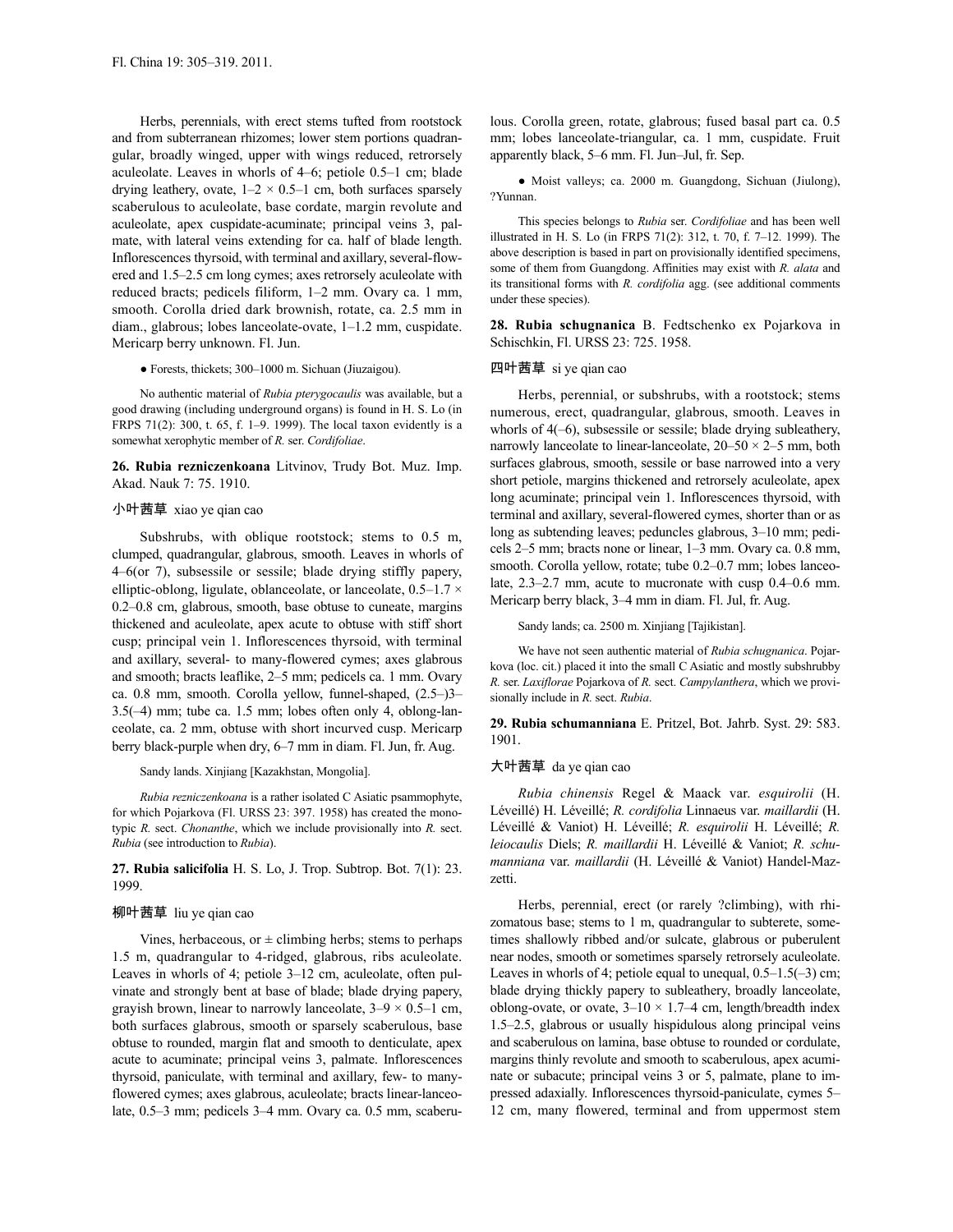axils; peduncles scaberulous, puberulent, or glabrescent; bracteoles lanceolate, 3–4 mm, ciliate; pedicels 1–6 mm. Ovary ca. 1 mm, glabrous. Corolla white or greenish yellow, somewhat campanulate, 4–5 mm in diam., outside glabrous, inside puberulent to scaberulous, fused base 0.8–1 mm; lobes lanceolate, 2– 2.2 mm, acute to acuminate. Mericarp berry black, 5–7 mm in diam. Fl. May–Jul, Nov, fr. Aug–Oct.

# ● Forests; 800–3000 m. Sichuan, Yunnan.

*Rubia schumanniana* (see H. S. Lo in FRPS 71(2): 301, t. 66, f. 1– 7. 1999) belongs to *R.* ser. *Chinenses*, where it is close to *R. chinensis* and *R. latipetala*, but also to taxa of the *R. mandersii* group with sessile leaves. This plant is described as rarely climbing in H. S. Lo (loc. cit.: 299), but that may be due to misidentified specimens.

# **30. Rubia siamensis** Craib, Bull. Misc. Inform. Kew 1911: 397. 1911.

#### 对叶茜草 dui ye qian cao

Vines, herbaceous, to 3 m; stems quadrangular, glabrous, scaberulous to retrorsely aculeate along angles. Leaves opposite; petiole  $(1-2-4(-8)$  cm, aculeolate; blade drying papery to subleathery, ovate or ovate-lanceolate,  $6-12 \times (1.5-3) - 6(-7.5)$ cm, glabrous on both surfaces, scaberulous and  $\pm$  aculeolate on principal veins and margins, base cordate or rounded, apex acute or acuminate; principal veins 3–5(or 7), palmate, reticulate veinlets usually visible on both surfaces; stipules triangular,  $3-5(-7) \times 2-3$  mm, persistent. Inflorescences thyrsoid, paniculiform, with axillary, many-flowered cymes; bracts reduced. Ovary ca. 0.5 mm, glabrous. Corolla greenish, campanulate, ca. 3 mm in diam.; tube ca. 1.25 mm; lobes linear-lanceolate, ca. 2 mm, acute. Fruit of 2 subglobose mericarp berries, 1 sometimes aborted, each 4–5 mm in diam., shiny and black when fresh. Fl. Jun–Jul, fr. Aug–Sep.

Evergreen moist forests; [900–]2200–2500 m. SW Yunnan [N Thailand].

*Rubia siamensis* has been illustrated by H. S. Lo (in FRPS 71(2): 297, t. 64, f. 6–9. 1999) and by Puff (Fl. Thailand: Rubiaceae; http:// homepage.univie.ac.at/christian.puff/FTH-RUB/FTH-RUB\_HOME. htm; accessed on 5 Oct 2010) who also gives an extended description. Together with other tropical taxa from SW China and N Thailand (*R. magna*, *R. falciformis*, and *R. filiformis*), all with opposite leaves and true stipules, it forms a well characterized group within *R.* sect. *Oligoneura*, obviously not closely related to the polymorphic *R.* ser. *Cordifoliae*. Nevertheless, in the intensively studied Gaoligong Shan region of Yunnan, where *R. siamensis* occurs sporadically, a remarkable series of transitional specimens was documented, linking it with *R. alata*, a member of *R.* ser. *Cordifoliae* (see under *R. cordifolia*).

**31. Rubia sylvatica** (Maximowicz) Nakai, J. Jap. Bot. 13: 783. 1937.

### 林生茜草 lin sheng qian cao

*Rubia cordifolia* Linnaeus var. *sylvatica* Maximowicz, Mém. Acad. Imp. Sci. St.-Pétersbourg Divers Savans 9 [Prim. Fl. Amur.]: 140. 1859.

Vines, herbaceous, perennial; stems to 3.5 m, quadrangular, glabrous, aculeolate on ribs. Leaves in whorls of  $4-10(-12)$ ; petiole 2–11 cm, aculeolate; blade drying thinly membranous or papery, brown-black or blackish green, ovate to suborbicular,  $3-11 \times 2-9$  cm, length/breadth index 1.2–1.5, both surfaces glabrous, scaberulous on lamina and aculeolate on principal veins, base cordulate to cordate, margins aculeolate, apex acuminate to caudate-cuspidate; principal veins 5 or 7, palmate. Inflorescences thyrsoid, with terminal and axillary, several- to many-flowered cymes; axes slender, glabrous, scaberulous; bracts lacking or linear to lanceolate-linear, 1–5 mm; pedicels 1–7 mm. Ovary ca. 0.8 mm, smooth. Corolla greenish, rotate to slightly patelliform, glabrous, fused basal part 0.4–0.6 mm; lobes triangular, 1–1.5 mm, acuminate. Mericarp berry black, 5–10 mm in diam., with pedicels elongating, to 15 mm. Fl. Jul– Aug, fr. Sep–Oct.

Moist forests or forest margins; 800–3500 m. Throughout N China, also in Sichuan [Russia].

*Rubia sylvatica* belongs to *R.* ser. *Cordifoliae*. It is apparently connected by transitional specimens with *R. cordifolia* s.s., *R. ovatifolia*, and other closely related species, but quite well separated from the similar *R. argyi*. See these taxa for additional comments and the key for differential characters.

A critical taxon is *Rubia hexaphylla* (Makino) Makino (1927) from Korea and Japan, of which we have not seen authentic specimens. From its description (Yamazaki, Fl. Japan 3a: 232. 1993) one could suspect it to be the same as *R. sylvatica*. If this is proven, the former name has priority. The Kew Rubiaceae checklist (Govaerts et al., World Checkl. Rubiaceae; http://www.kew.org/wcsp/rubiaceae/; accessed on 15 Sep 2010) treats *R. sylvatica* as a synonym of *R. cordifolia* subsp. *cordifolia* but maintains *R. hexaphylla*.

**32. Rubia tenuis** H. S. Lo, J. Trop. Subtrop. Bot. 7(1): 24. 1999.

### 纤梗茜草 xian geng qian cao

Vines, herbaceous, perennial; stems quadrangular, retrorsely aculeolate on ribs. Leaves in whorls of 4, sessile; blade drying thinly papery, broadly elliptic,  $1.5-4 \times 0.9-2.3$  cm, both surfaces subsmooth or scaberulous to aculeolate on principal veins, base rounded to obtuse, margin sparsely aculeolate, apex cuspidate; principal veins 5, palmate. Inflorescences thyrsoid, with terminal and at lower stem nodes axillary, many-flowered cymes to 14 cm; peduncles slender; bracteoles lanceolate, 2.5–4 mm. Corolla yellow, shallowly campanulate to subrotate, 4–5 mm in diam.; lobes lanceolate, ca. 2 mm, apex incurved, acuminate. Fruit unknown. Fl. Jul.

● Forests, thickets. Sichuan (Luding).

We have not seen authentic material of *Rubia tenuis*, but there is a good drawing in H. S. Lo (in FRPS 71(2): 310, t. 69, f. 1–4. 1999). With respect to habit, indumentum, sessile leaves, inflorescences, and flowers, affinities are suggested with *R. edgeworthii* (see there) and *R. sikkimensis* Kurz. This latter species, well described and figured by Deb and Malick (Bull. Bot. Surv. India 10(1): 12. 1968), is distributed from NE India to Bhutan, but may also reach adjacent China. It mainly differs by larger leaves (5–13  $\times$  2–5 cm) with a rather cuneate base and more acuminate leaf apex. The three species can be assembled provisionally in a *R. sikkimensis* group within *R.* sect. *Oligoneura*.

### **33. Rubia tibetica** J. D. Hooker, Fl. Brit. India 3: 204. 1881.

### 西藏茜草 xi zang qian cao

Herbs, perennial, erect, or subshrubs, forming loose cushions from a massive woody rootstock; stems to 0.3 m, quadran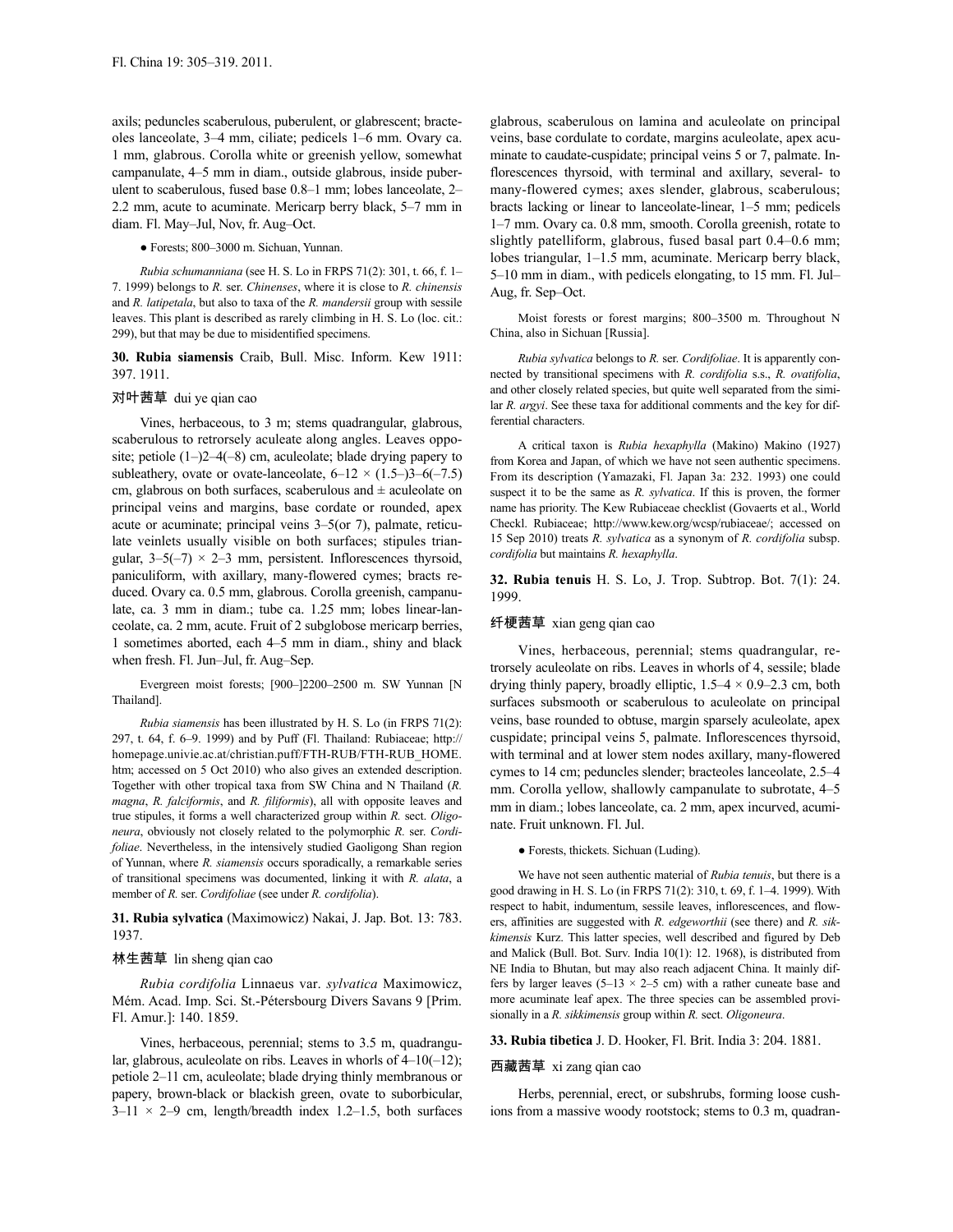gular, glabrous or mostly with  $\pm$  dense hirtellous indumentum, on angles shortly aculeolate and hispidulous with partly hooked trichomes, lower nodes usually shortly sheathed with membranous bases of old leaves. Leaves opposite and with interpetiolar and  $\pm$  leaflike stipules in whorls of 4(–6), sessile or subsessile; blade drying leathery, broadly to narrowly ovate, elliptic, elliptic-oblong, or lanceolate,  $1-3 \times 0.3-1.5$  cm, both surfaces hirtellous to  $\pm$  glabrous, base acute to obtuse, margins retrorsely aculeolate, toward acute and often cuspidate apex usually antrorsely aculeolate; principal vein 1, sometimes with 2 weak lateral veins. Inflorescences leafy and bracteose, with axillary and terminal, 1- to few-flowered cymes; axes mostly glabrous; pedicels (2–)4–6(–14) mm. Ovary 0.8–1.2 mm, sometimes hirtellous. Corolla yellow, rotate, 5–8 mm in diam., outside sometimes scaberulous; fused base ca. 0.5 mm; lobes lanceolate or lanceolate-ovate, 2–2.5 mm, acuminate. Mericarp berry 3–4 mm in diam. Fl. Jun, fr. Aug.

In gravel at river bottoms; [1700–]3600[–4400] m. Xinjiang, Xizang [Afghanistan, India (Punjab), Kashmir, Kyrgyzstan, Pakistan, Tajikistan].

*Rubia tibetica* is a relatively widespread SW to C Asiatic and typically montane to alpine pioneer species. It was illustrated by Deb and Malick (Bull. Bot. Surv. India 10(1): 4, f. 3. 1968), who lectotypified its name with a specimen from "Tibet" (i.e., Xinjiang). The species is notable for its shoot morphology: the well-developed vegetative leaves of lower stem nodes often appear in a 4-verticillate arrangement with ± leaflike stipules, whereas the basalmost first leaves produced by the stems and also the leaves of reproductive nodes are generally paired and exhibit typical interpetiolar stipules.

Deb and Malick (loc. cit.: 4–5) described *Rubia aitchisonii* Deb & Malick from Bagdis, Afghanistan, and separated it by: "Lamina ovate, sub-orbicular, elliptic-ovate or lanceolate, 2–6 in a whorl" in *R. tibetica* vs. "Lamina elliptic-lanceolate, 2 opposite" in *R. aitchisonii*. Ehrendorfer and Schönbeck-Temesy (Fl. Iranica 176: 67. 2005) noted that the only locality of *R. aitchisonii* lies within the area of *R. tibetica* and that the suspected specific differences fall within the morphological variability of *R. tibetica*. Thus, future studies may show that *R. aitchisonii* is better synonymized under *R. tibetica*.

*Rubia tibetica* was placed by Pojarkova (Fl. URSS 23: 401–404. 1958) into *R.* ser. *Tibeticae* Pojarkova in *R.* sect. *Campylanthera* together with two other alpine, C Asiatic species: *R. regelii* Pojarkova and *R. komarovii* Pojarkova. They differ from *R. tibetica* by leaves and leaflike stipules in whorls of up to 6 but have not been recorded yet from N China. *Rubia garrettii* Craib from Thailand, also suspected to be a member of this group, certainly does not belong here (see Puff, Fl. Thailand: Rubiaceae; http://homepage.univie.ac.at/christian.puff/FTH-RUB/FTH-RUB\_HOME.htm; accessed on 5 Oct 2010). Whereas the *R. tibetica* group is provisionally included in *R.* sect. *Rubia*, *R. garrettii* obviously belongs to *R.* sect. *Oligoneura*.

#### **34. Rubia tinctorum** Linnaeus, Sp. Pl. 1: 109. 1753.

#### 染色茜草 ran se qian cao

*Rubia iberica* (Fischer ex Candolle) K. Koch; *R. tinctorum* var. *iberica* Fischer ex Candolle.

Herbs, sprawling to climbing, perennial, with extensive stout, woody, and red rhizomes; stems to 1–2.5 m, often fascicled, quadrangular with  $\pm$  sharp angles, somewhat retrorsely aculeolate or glabrous. Leaves in whorls of 4–6, shortly petiolate to subsessile; blade drying papery to subleathery, lanceolate, lanceolate-oblong, or elliptic-oblong,  $3-10 \times 0.5-3.5$  cm, glabrous or mostly along lower midrib and margins retrorsely aculeolate, base acute, apex acute; lateral veins 3 or 4 pairs, pinnate. Inflorescences thyrsoid, leaflike and many-flowered cymes terminal and axillary from upper stem nodes; axes  $\pm$ retrorsely aculeolate; peduncles up to 50 mm with bracts narrowly elliptic, 2–5 mm; pedicels (0.75–)1.5–8(–12) mm. Ovary ca. 0.8 mm, glabrous. Corolla yellow to greenish yellow, rotatefunnelform, glabrous; tube ca. 1 mm; limb 3–4.5 mm in diam.; lobes lanceolate, ca. 1 mm, shortly acuminate. Anthers large, 0.5–0.6(–0.8) mm, straight. Mericarp berry black,  $3.5-4 \times 4$ – 4.5 mm. Fl. Jun–Aug, fr. Jul–Sep.

Rather dry open ground; 400–2300 m. Xinjiang [Afghanistan, NW India, Kashmir, Kazakhstan, Pakistan, Turkmenistan; SW Asia (Iran, Turkey); widely cultivated and escaped or weedy from Europe and the Mediterranean throughout the world].

*Rubia tinctorum* is the madder of commerce, cultivated for the dye derived from its rhizomes and roots, and still used in textiles and fine paints. Mainly because of its relatively large and straight anthers, this and a few related taxa from C Asia have been placed into *R.* sect. *Meganthera* by Pojarkova (Fl. URSS 23: 392–397. 1958). As *R. tinctorum* is the type species of the genus, this section has to be called *R.* sect. *Rubia* (Ehrendorfer et al., Fl. Iranica 176: 54. 2005).

**35. Rubia trichocarpa** H. S. Lo, J. Trop. Subtrop. Bot. 7(1): 23. 1999.

### 毛果茜草 mao guo qian cao

Vines, apparently climbing; stems quadrangular, hirsute at least at nodes, retrorsely aculeolate along ribs. Leaves in whorls of 4(–6); petiole slightly shorter than blade, retrorsely aculeate; blade drying thinly papery, grayish green, ovate to cordate, 4–  $12 \times 2.5 - 7$  cm, adaxially glabrous and scaberulous, abaxially sparsely strigillose, hirsutulous, or villosulous, base deeply cordate, margins densely ciliate, apex acuminate; principal veins 3–5, palmate. Inflorescences thyrsoid, paniculate, axillary and perhaps also terminal cymes many flowered and longer than subtending leaves; axes slender, villosulous and retrorsely aculeolate; bracteoles lanceolate, 1.5–2 mm. Flowers not seen. Immature mericarp berry black and shiny when dry, densely ferruginous villous.

● Sichuan (Lixian).

*Rubia trichocarpa* evidently belongs to *R.* ser. *Cordifoliae*, but no authentic material was available to us. A specimen from Xizang, collected 17 Jul 1973 (PE), fits the above description, with its short hispidulous indumentum extending from stems and leaves to the inflorescence, flowers, and young fruit. It has cymes rather condensed; flowers sessile or on pedicels up to 1.2 mm; and corollas dried purple, ca. 2 mm in diam., campanulate with reflexed petals of ca. 0.8 mm.

**36. Rubia truppeliana** Loesener, Beih. Bot. Centralbl., Abt. 2, 37: 183. 1920.

#### 山东茜草 shan dong qian cao

Herbs, perennial, sprawling or twining, to 2 m; stems branched, quadrangular, glabrous or sparsely puberulent, retrorsely aculeolate on angles, sometimes sulcate-striate. Leaves in whorls of up to 6 or 8; petiole 6–35 mm, aculeolate; blade drying dark green, subleathery, oblanceolate, broadest toward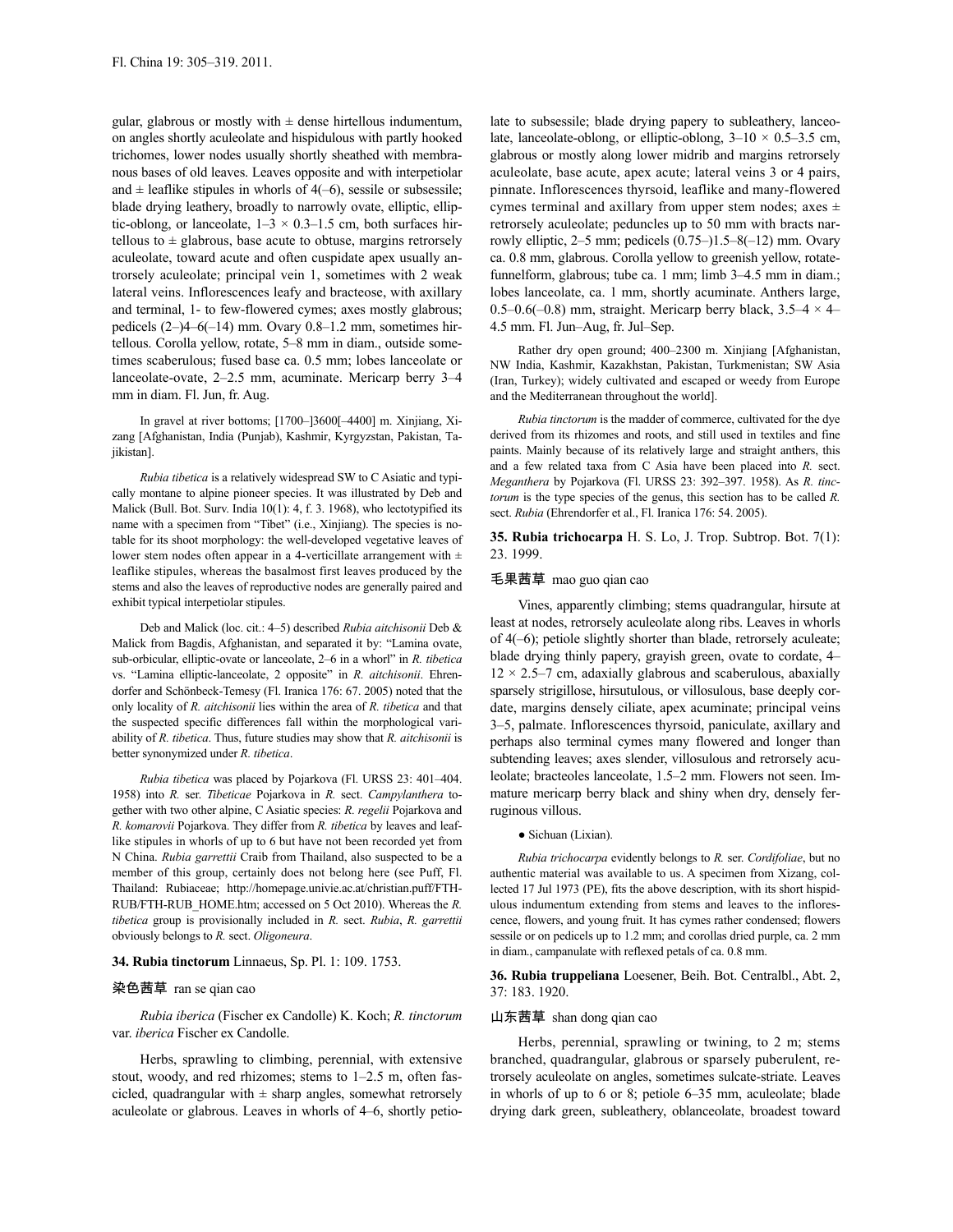base,  $20-35 \times 4-6$  mm, scaberulous to retrorsely aculeolate on margins and vein on lower or on both sides, base cuneate to acute, apex acute or shortly acuminate; principal vein 1, 2 lateral veins weaker and hardly reaching half of leaf length. Inflorescences thyrsoid, with terminal and axillary congested to subcapitate cymes; axes aculeolate; bracts lanceolate or linear-lanceolate, 0.5–3 mm; peduncles 10–40 mm; pedicels 0.5–4 mm. Ovary ca. 0.8 mm, smooth. Corolla rotate, glabrous, color not recorded; fused basal part ca. 0.4 mm; lobes ovate-triangular, ca. 2 mm, acuminate. Mericarp berry not seen. Fl. Jul–Aug.

# ● Forests, thickets; 100–300 m. Shandong.

This local species is certainly close to the newly described *Rubia pseudogalium* from the Gaoligong Shan region of Yunnan but clearly separable (see there). In habit both are quite similar to *Galium*. In spite of their very narrow leaves and only slightly palmate veins, this *R. truppeliana* group probably should be placed into *R.* sect. *Oligoneura*.

**37. Rubia wallichiana** Decaisne, Nouv. Mém. Acad. Roy. Sci. Bruxelles 12: 61. 1837.

### 多花茜草 duo hua qian cao

Vines or climbing herbaceous perennials; stems to 3 m, 4 angled, glabrous or puberulent at nodes, smooth or sparsely aculeolate. Leaves in whorls of  $4(-6)$ ; petiole 0.6–6 cm; blade drying thinly papery, lanceolate or ovate-lanceolate,  $2-7 \times 0.5-$ 2.5 cm, glabrous and sparsely scaberulous, base rounded, truncate, or sometimes cordulate, margins denticulate-aculeolate to smooth, apex acuminate; principal veins 3(or 5), palmate. Inflorescencesthyrsoid, paniculate, with terminal and axillary, manyflowered cymes; axes glabrous, smooth to sparsely scaberulous; bracts lanceolate to ligulate, 1–3.5 mm; pedicels 1–4 mm. Ovary ca. 0.5 mm, smooth. Corolla purplish red, greenish yellow, or white, rotate, fused basal part 0.1–0.5 mm; lobes lanceolate to lanceolate-triangular, 1.3–1.5 mm, acuminate, glabrous. Mericarp berry black, 3.5–4 mm in diam. Fl. Aug–Oct, fr. Aug– Dec.

Forests, forest margins, thickets, open fields, village fences; 300– 2600 m. Guangdong, Guangxi, Hainan, Hunan, Jiangxi, Sichuan, Yunnan [Bhutan, NE India, Nepal].

The above description and distribution data of *Rubia wallichiana* have been taken over from H. S. Lo (in FRPS 71(2): 315–316. 1999). There are hardly any differential characters relative to *R. cordifolia* s.s. aside from vague references to less prickly stems or differences in flower and fruit color (see key). Thus, this dubious taxon clearly belongs to *R.* ser. *Cordifoliae*. Deb and Malick (Bull. Bot. Surv. India 10(1): 1–16. 1968) do not even mention *R. wallichiana*. In Fl. Bhutan (2(2): 823– 825. 1999) the name is used in a wide sense and evidently includes what is here treated as *R. cordifolia*, *R. sylvatica*, and possibly even *R. argyi*. The Kew Rubiaceae checklist (Govaerts et al., World Checkl. Rubiaceae; http://www.kew.org/wcsp/rubiaceae/; accessed on 15 Sep 2010) accepts *R. wallichiana* as a distinct species. We have hardly seen specimens from China that clearly correspond to *R. wallichiana* (and not to other taxa of *R. cordifolia* agg.). In view of all this, we regard *R. wallichiana* as a possible synonym of *R. cordifolia* s.s. but maintain it as a species in the present flora in order to stimulate its clarification.

**38. Rubia yunnanensis** Diels, Notes Roy. Bot. Gard. Edinburgh 5: 278. 1912.

### *Rubia ustulata* Diels.

Herbs, perennial, with rootstock and somewhat thickened storage roots; stems usually clumped, suberect, to 0.5 m, quadrangular or narrowly 4-winged, hirsute at nodes to glabrescent, smooth or rarely scabrid. Leaves in whorls of  $4(-6)$ , subsessile; blade drying papery, lanceolate, ovate, obovate, elliptic-oblong, broadly elliptic, or suborbicular,  $1-4(-5) \times 0.3-2$  cm, both surfaces hairy to scabrid, base cuneate to rounded, margins flat or often revolute, apex acuminate, shortly cuspidate, or acute; principal veins 3(or 5), palmate. Inflorescences thyrsoid, paniculate, terminal and axillary cymes usually longer than subtending leaves; axes subglabrous to sparsely hirsutulous; bracteoles lanceolate, 2–5 mm; pedicels 1–3 mm. Ovary 0.3–0.4 mm in diam., glabrous. Corolla yellow or pale yellow, rotate, ca. 3 mm in diam., glabrous; fused basal part ca. 0.5 mm; lobes subovate, 1.2–1.5(–2) mm, apex thickened, incurved, shortly rostrate. Mericarp berries not seen.

● Thickets, grassy slopes, roadsides; 1700–3000 m. Sichuan, Yunnan.

In his publication of *Rubia yunnanensis* Diels referred to an unpublished herbarium name "*R. sikkimensis* var. *yunnanensis* Franchet" and commented that "it is quite different from *R. sikkimensis*." *Rubia ustulata* was published on the same page immediately after *R. yunnanensis* and said to differ by its smaller size, smaller and more equal leaves and leaflike stipules, and more cuspidate petals. In view of the variability of these characters, its synonymization by H. S. Lo (in FRPS 71(2): 303. 1999) is accepted. The species evidently has a considerable altitudinal range and consequently varies from quite elongated to considerably condensed. Within *R.* sect. *Oligoneura*, *R. yunnanensis* belongs to the *R. mandersii* group of SW China.

紫参 zi shen